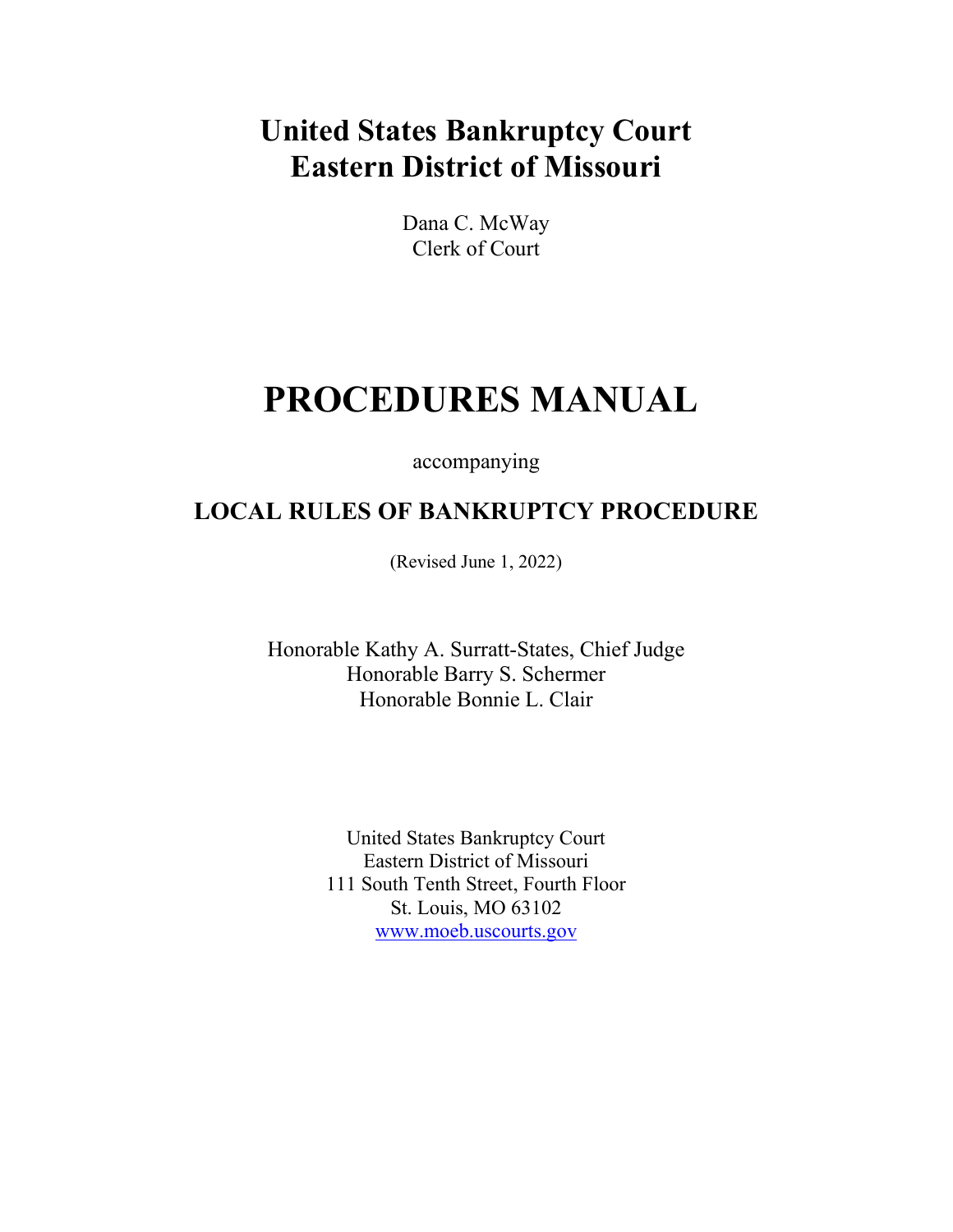## **ACKNOWLEDGMENT FROM THE CLERK OF COURT**

#### **Dana C. McWay**

The United States Bankruptcy Court for the Eastern District of Missouri is pleased to present this Procedures Manual to accompany the Local Rules of Bankruptcy Procedure and Local Forms for the United States Bankruptcy Court for the Eastern District of Missouri. This publication is a guide to this Court's procedures and is intended to provide the bar and others with information about operation of the Court and Clerk's Office necessary for practice before the Court. Provisions in this Manual complement the Court's Local Rules by specifying operating requirements of the Clerk's Office as well as certain procedural matters from the Local Rules that are subject to periodic modification. Because much of this information is updated frequently, the Manual contains numerous references to items available on the Court's web site.

While every effort has been made to make this Procedures Manual a useful and comprehensive guide to practice before this Court, it is intended as a starting point for research into questions of bankruptcy procedure. Anyone proceeding in this Court should thoroughly review:

- 1. the United States Bankruptcy Code,
- 2. the Federal Rules of Bankruptcy Procedure,
- 3. the Federal Rules of Civil Procedure,
- 4. the Local Rules of this Court,
- 5. the Local Rules of the United States District Court for the Eastern District of Missouri,
- 6. the Federal Rules of Appellate Procedure,
- 7. the Local Rules of the Eighth Circuit Court of Appeals, and
- 8. the Local Rules of the Eighth Circuit Bankruptcy Appellate Panel.

Attorneys should also review the applicable Rules of Professional Responsibility. Unless otherwise specified, all statutory references are to Title 11 of the United States Code.

Revisions and updates to this publication will be posted on the Court's home page on the internet at (http:/www.moeb.uscourts.gov). Amendments to any procedures or guidelines in this Manual will be made by the Court on notice to the public. Comments regarding this publication should be directed to:

> Clerk, U.S. Bankruptcy Court 111 South Tenth Street, Fourth Floor St. Louis, MO 63102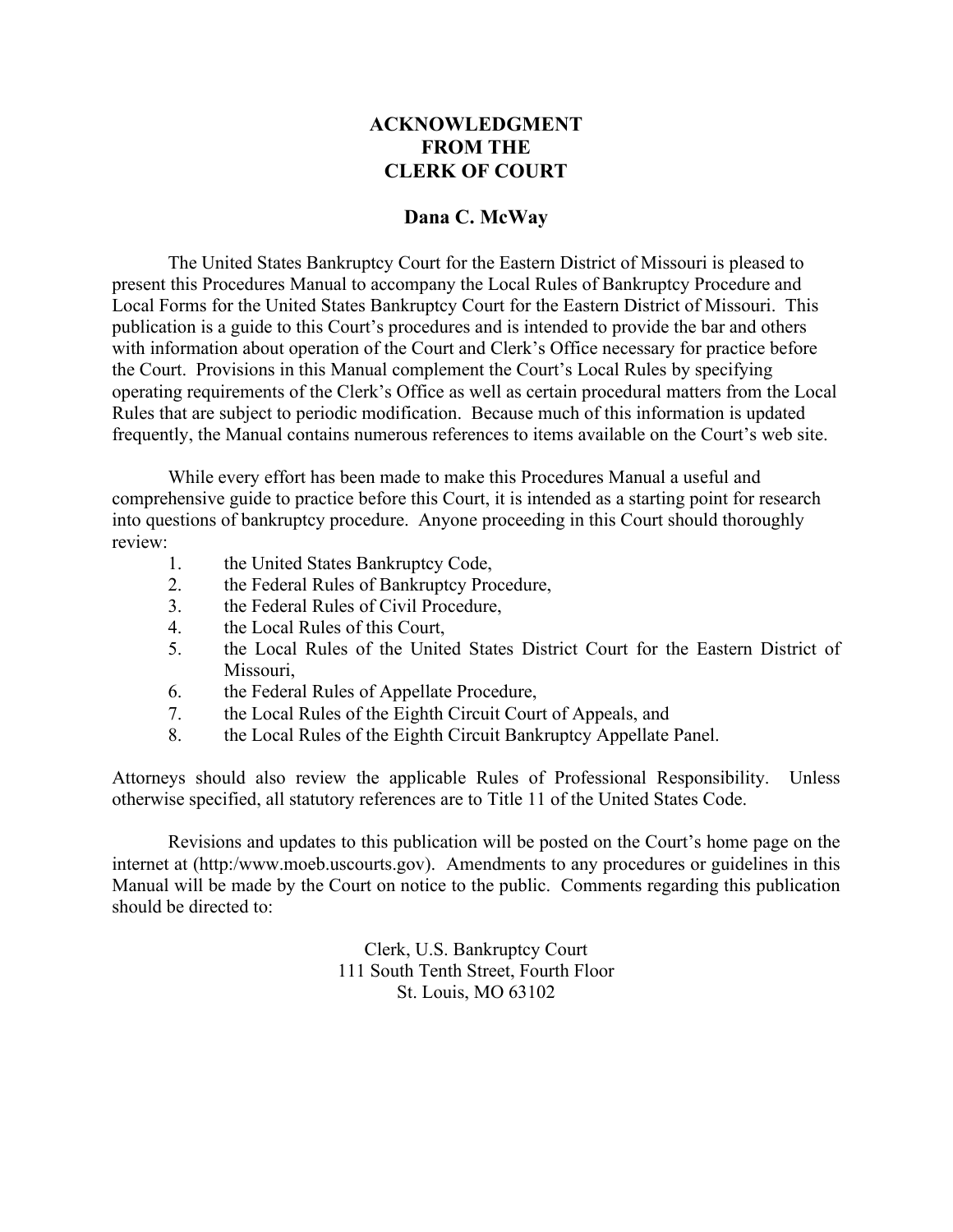## **United States Bankruptcy Court Eastern District of Missouri**

## **Procedures Manual Table of Contents**

## **PART ONE - PROCEDURES MANUAL ACCOMPANYING THE LOCAL RULES OF BANKRUPTCY PROCEDURES**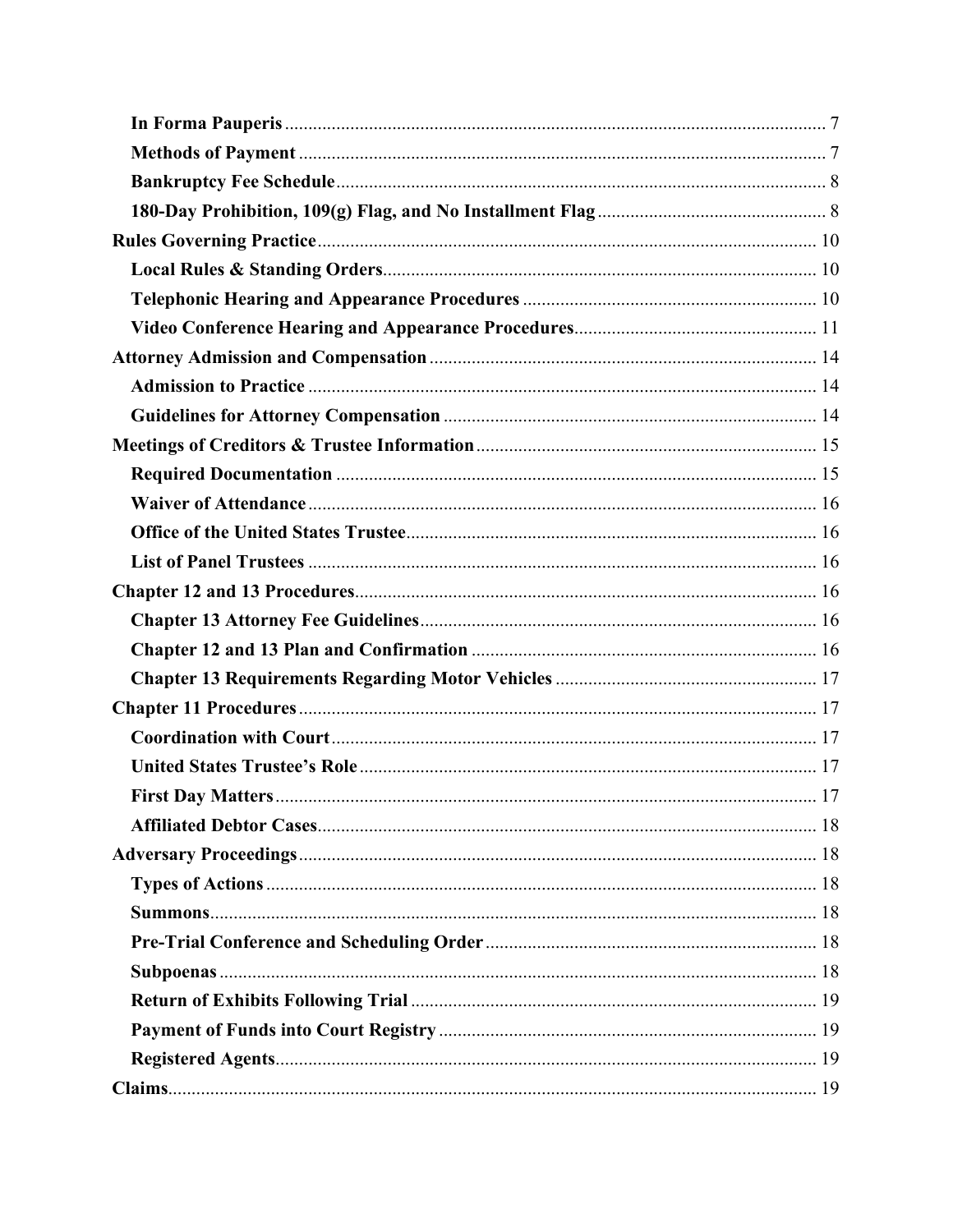## PART TWO - CASE MANAGEMENT/ELECTRONIC CASE FILING (CM/ECF) ADMINISTRATIVE PROCEDURES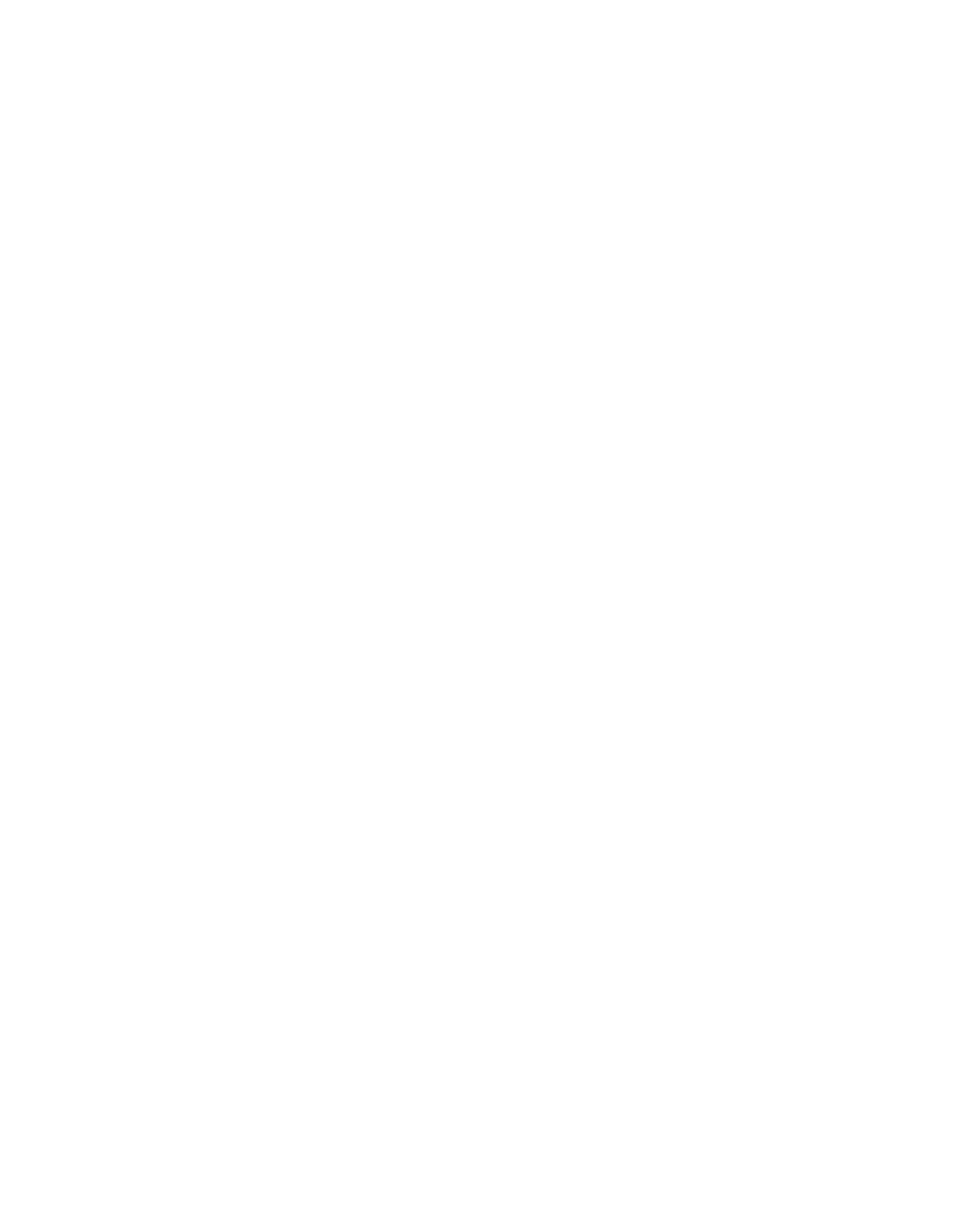## **PART ONE - PROCEDURES MANUAL ACCOMPANYING THE LOCAL RULES OF BANKRUPTCY PROCEDURE**

## **General Information - Court and Clerk's Office**

#### <span id="page-7-0"></span>**Location and Divisions**

The United States Bankruptcy Court for the Eastern District of Missouri consists of three divisions: Eastern (St. Louis), Northern (Hannibal), and Southeastern (Cape Girardeau). Although the Court conducts hearings in all three divisions, the Court maintains a staffed Clerk's Office only at the St. Louis Office in the Eastern Division. The address and phone number of the Clerk's Office are:

> 111 South Tenth Street, Fourth Floor St. Louis, MO 63102 (314) 244-4500 - Main Number (866) 803-9517 - CM/ECF Help Desk

All documents and pleadings filed by attorneys must be filed electronically via the Court's CM/ECF system. Any party that is unable to file electronically must file all documents and pleadings with the Court in St. Louis unless such documents are presented to the Court when it is in session in either the Northern or Southeastern division. Divisional venue is determined by the county in which the debtor resides. 28 U.S.C. § 105.

**Eastern Division (St. Louis)** – City of St. Louis, Crawford, Dent, Franklin, Gasconade, Jefferson, Lincoln, Maries, Phelps, St. Charles, St. Francois, St. Louis, Warren and Washington.

**Southeastern Division (Cape Girardeau)** – Bollinger, Butler, Cape Girardeau, Carter, Dunklin, Iron, Madison, Mississippi, New Madrid, Pemiscot, Perry, Reynolds, Ripley, Scott, Shannon, Ste. Genevieve, Stoddard and Wayne.

**Northern Division (Hannibal)** – Adair, Audrain, Chariton, Clark, Knox, Lewis, Linn, Macon, Marion, Monroe, Montgomery, Pike, Ralls, Randolph, Schuyler, Scotland and Shelby.

Divisional venue is indicated numerically in the case number. The first numerical digit after the year and hyphen represents the division to which the case has been assigned.

Divisional assignments are indicated according to the following code:

- 1- Southeastern Division 4- Eastern Division
- 2- Northern Division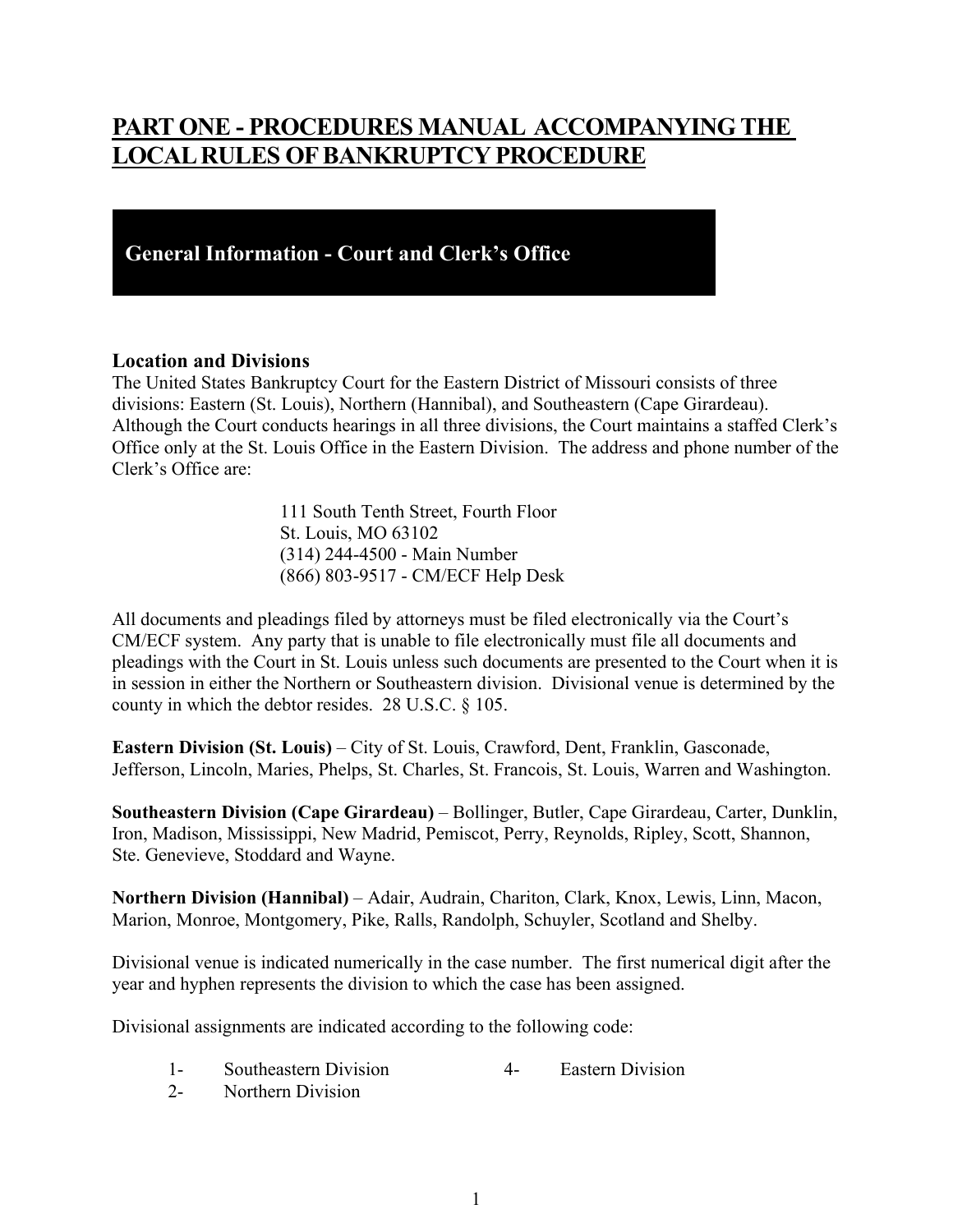|  | The addresses for Courthouses in each division are: |  |  |
|--|-----------------------------------------------------|--|--|
|--|-----------------------------------------------------|--|--|

| Southeastern Division    | Northern Division  | <b>Eastern Division</b> |
|--------------------------|--------------------|-------------------------|
| U.S. Courthouse          | U.S. Courthouse    | U.S. Courthouse         |
| 555 Independence Street  | 801 Broadway       | 111 South Tenth Street  |
| Cape Girardeau, MO 63703 | Hannibal, MO 63401 | Fourth Floor            |
|                          |                    | St. Louis, MO 63102     |
|                          |                    |                         |

#### <span id="page-8-0"></span>**Office Hours**

The Clerk's Office is open from 8:30 a.m. through 4:30 p.m. Monday through Friday except on holidays or as posted for special events. A current list of federal holidays is available on the Court's web site.

## <span id="page-8-1"></span>**Court Directory**

The phone system is accessible 24 hours a day. If the party you wish to reach is not available, the voice mail system will allow you to leave a message.

| $(314)$ 244-4500     |
|----------------------|
| $(866)$ 222-8020 #87 |
| $(314)$ 244-4601     |
| $(314)$ 244-4601     |
| $(314)$ 244-4602     |
| $(314)$ 244-4800     |
| $(314)$ 244-4900     |
| $(314)$ 244-4700     |
| $(314)$ 244-4603     |
| $(314)$ 244-4801     |
| $(314)$ 244-4829     |
| $(866) 803 - 9517$   |
|                      |

## *To request a hearing date, please contact the following:*

| <b>JUDGE</b>                                         |                         | <b>TELEPHONE</b> |
|------------------------------------------------------|-------------------------|------------------|
| Judge Barry S. Schermer                              | <b>Courtroom Deputy</b> | $(314)$ 244-4806 |
|                                                      | Chapter 13 Deputy       | $(314)$ 244-4809 |
| Chief Judge Kathy A. Surratt-States Courtroom Deputy |                         | $(314)$ 244-4808 |
|                                                      | Chapter 13 Deputy       | $(314)$ 244-4810 |
| Judge Bonnie L. Clair                                | <b>Courtroom Deputy</b> | $(314)$ 244-4815 |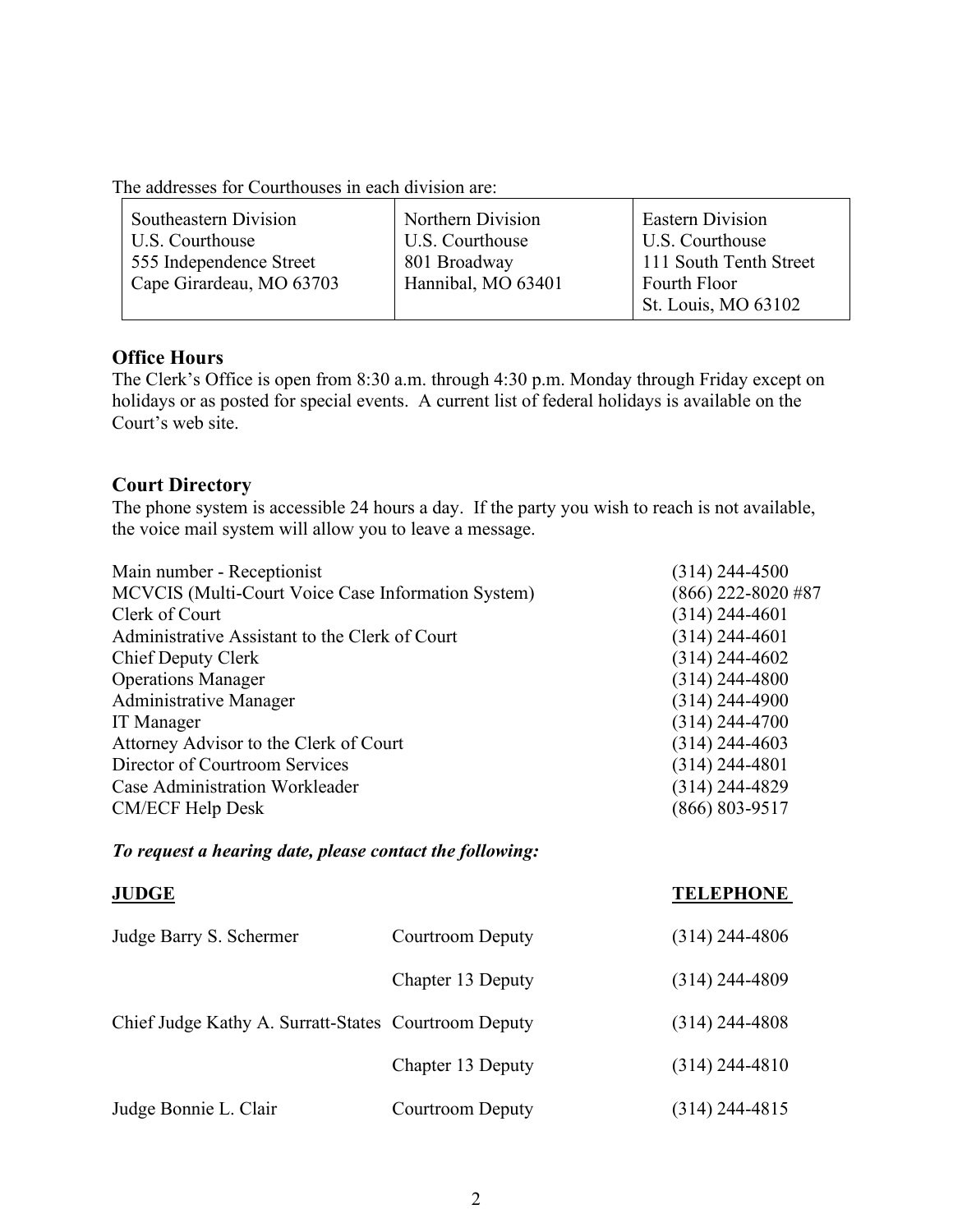#### *To reach the Judges' Chambers, please contact the following:*

| Judge Barry S. Schermer<br>Courtroom Five North                                 | Judicial Assistant     | $(314)$ 244-4806                     |
|---------------------------------------------------------------------------------|------------------------|--------------------------------------|
| Chief Judge Kathy A. Surratt-States Judicial Assistant<br>Courtroom Seven North |                        | $(314)$ 244-4541                     |
| Judge Bonnie L. Clair<br>Courtroom Seven South                                  | Law Clerk<br>Law Clerk | $(314)$ 244-4511<br>$(314)$ 244-4513 |

## **Case Records Information**

## <span id="page-9-0"></span>**Multi-Court Voice Case Information System**

The Bankruptcy Clerk's Office offers an electronic voice system which provides callers with basic case information for bankruptcy cases in the Eastern District of Missouri, including: case number, filing date, chapter, attorney name and telephone number, assigned judge and trustee, status of the case, 341 meeting date and closing date. The Multi-Court Voice Case Information System (MCVCIS) is available 24 hours a day, seven days a week, and can be accessed by calling (866) 222-8020 #87 from any touch-tone telephone. Using MCVCIS, Court records may be searched by name, case number, tax identification number, or social security number.

## <span id="page-9-1"></span>**Public Access to Court Electronic Records (PACER)**

Access to Bankruptcy Court records is available 24 hours a day, seven days a week through PACER (Public Access to Court Electronic Records). PACER allows you to retrieve electronic case summaries, docket information, and images of certain documents using a personal computer. It allows you to:

- search by party name or case number
- track updates to a case
- get a printed summary of a case
- get a printed copy of documents in certain cases
- **Perform other case research**

PACER also allows you access to case information from various U.S. District Courts and Bankruptcy Courts across the country.

Subscribing to PACER is free, but there is a fee of \$0.10 per viewed or printed page when accessing PACER via the web. Opinions, however, are free. The maximum fee per document is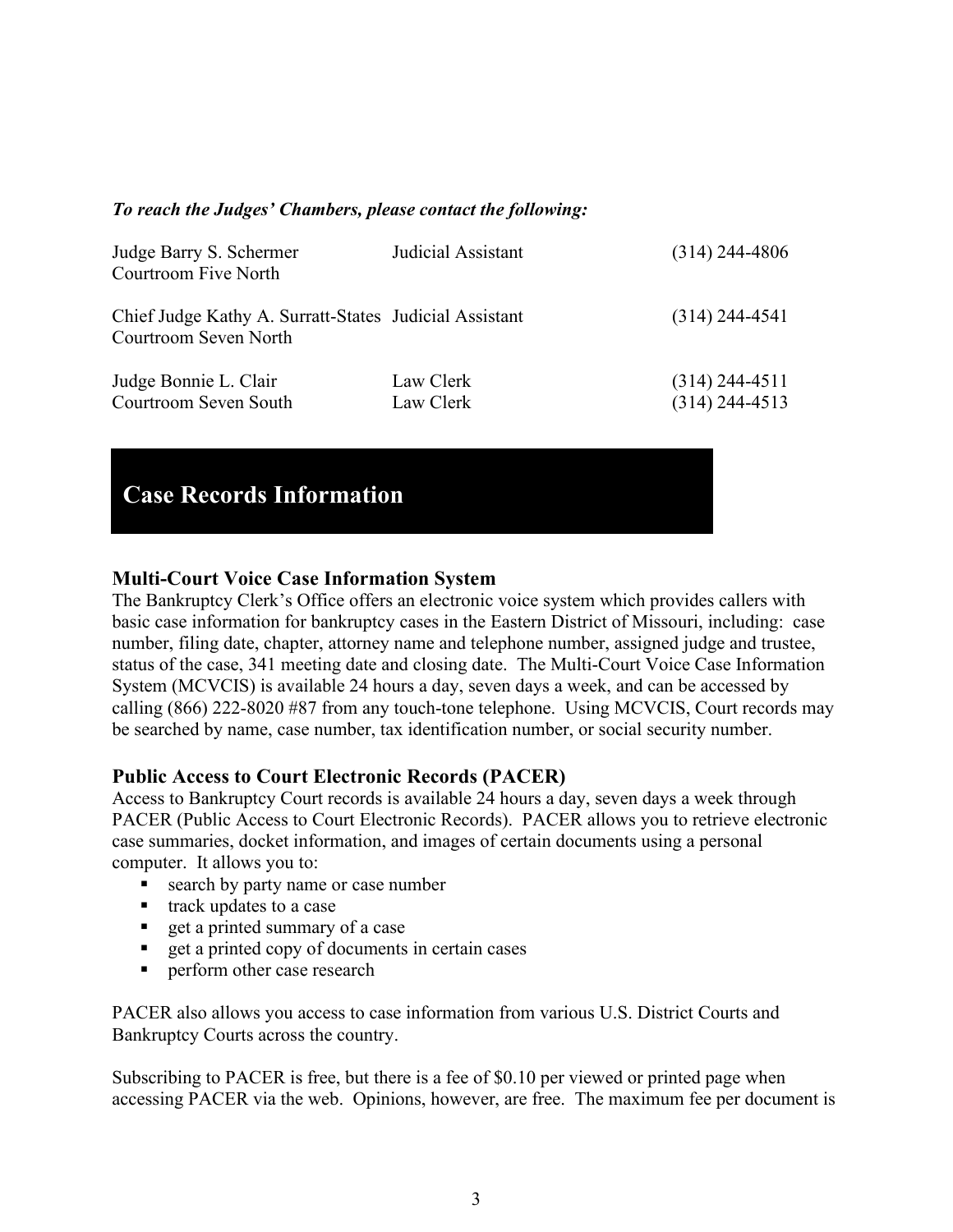\$2.40. There is no fee limit, however, for transcript requests. For more information or to subscribe to PACER, contact the PACER Service Center, P.O. Box 780549, San Antonio, TX 78278-0549 or call (800) 676-6856, or access through the link on the Bankruptcy Court web site at www.moeb.uscourts.gov.

## <span id="page-10-0"></span>**CM/ECF**

On February 24, 2003, the Bankruptcy Court began using its Case Management (CM) system which allows images of all documents to be viewed through PACER. Use of the Electronic Case Filing (ECF) feature of the CM/ECF system is mandatory for filing documents with the Court unless a party that is not represented by an attorney is unable to file electronically.

## <span id="page-10-1"></span>**Electronic Bankruptcy Noticing**

The Court encourages the use of Electronic Bankruptcy Noticing (EBN). EBN is a free service that allows Court notices to be transmitted electronically, delivering them faster and more conveniently. Some advantages to EBN are:

- Court notices are sent the same day that they are produced by the Court;
- Users can access Court notices 24 hours a day, 7 days a week;
- Court notices that would be mailed to multiple locations can be routed to a centralized electronic address;
- **Effective on and after September 12, 2011, debtors' attorneys will receive 341 Orders** and Notices electronically. Parties not registered for electronic notice will still receive the paper documents;
- Storing Court notices electronically eliminates the potential for losing paper copies; and
- Court notices can easily be forwarded.

For more information and to register for EBN, go to<http://ebn.uscourts.gov/>or use the link on the front page of the Court's web site. You may also contact EBN customer service at 1-877- 837-3424 or  $ebn(a)$ baesystems.com. Note: If you are an attorney who already receives your notices via CM/ECF Notice of Electronic Filing, you do not need to register for this service.

## <span id="page-10-2"></span>**Public Terminals**

The Clerk's Office makes available public computer terminals for free access to PACER during normal business hours. Printing from these terminals is available for a fee.

## <span id="page-10-3"></span>**Internet Website**

The Clerk's Office has created an Internet web-site to disseminate information to the public. The address is www.moeb.uscourts.gov.

## <span id="page-10-4"></span>**Archived Case Files**

The Court maintains closed case files for approximately one year after the closing date of the case, or as long as storage space is available. Case files, together with corresponding adversary files are then shipped to the National Archives and Records Administration in Kansas City, Missouri for storage. Information is available on cases that have been closed and shipped to the National Archive Center either through PACER or by requesting retrieval of the Court file. To retrieve a file from the National Archive Center, you may request the file in person, or by writing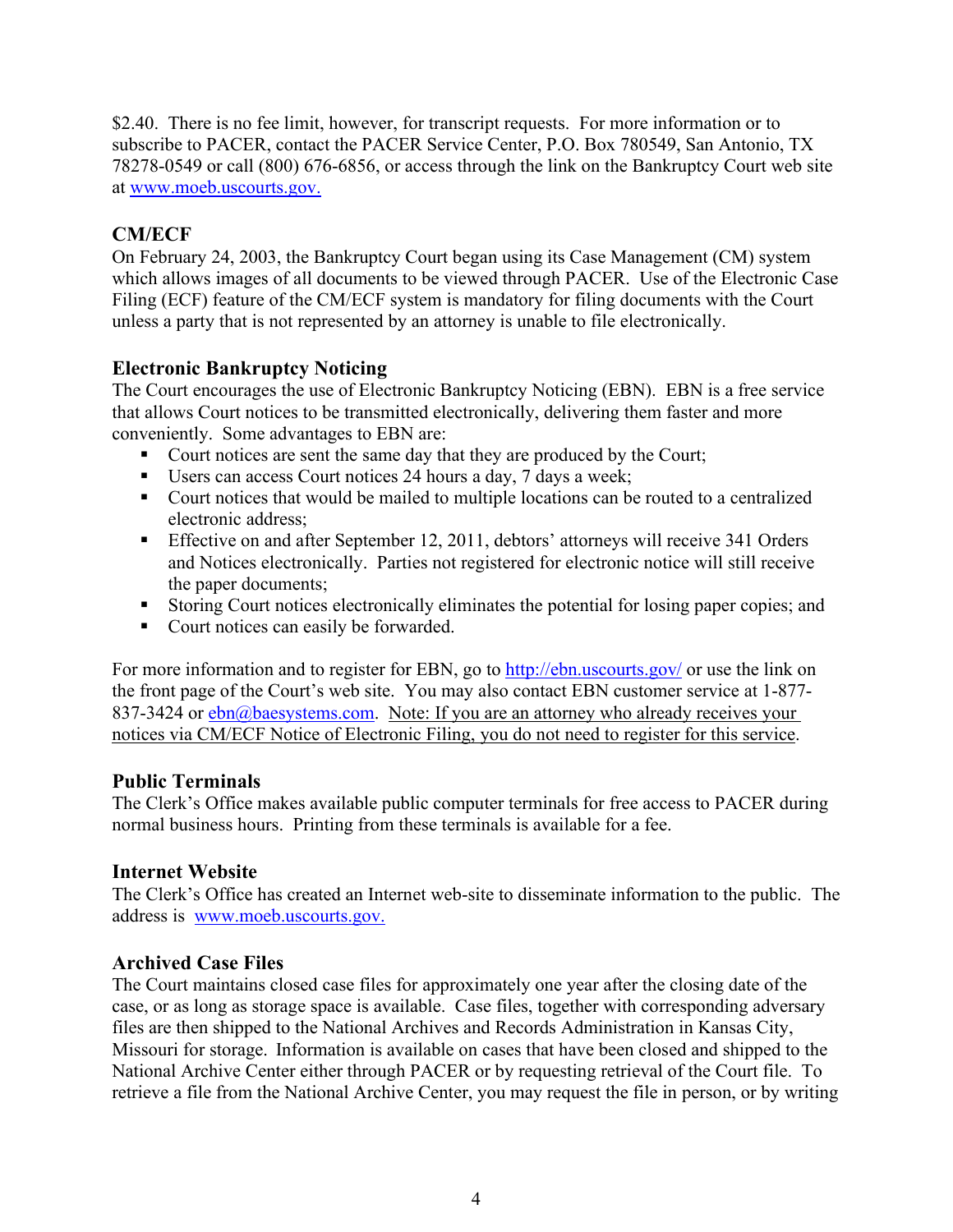to the Court. If the Court retrieves the file for you, the retrieval fee must be paid in advance when the records request is submitted. It will take approximately 7 to 10 days for the Court to receive the file from the Archive Center.

## **General Filing Requirements**

## <span id="page-11-0"></span>**Location for Filing**

Bankruptcy petitions, pleadings and other documents which are to be filed with the Bankruptcy Court for the Eastern District of Missouri (for any division) must be filed with the Court in St. Louis. Pursuant to Local Bankruptcy Rule (L.R.) 5005 (A), all documents must be filed electronically using the Court's CM/ECF system. Any non-attorney filer unable to file electronically must file its documents following the specifications of L.R. 9004. Documents may be filed in person during business hours at the Clerk's Office on the fourth floor of the Thomas F. Eagleton Building, or by mail. Pursuant to L.R. 5005(B), facsimile filing is prohibited.

## <span id="page-11-1"></span>**In Person Filing**

The Clerk's Office no longer provides a drop box for filing. All papers brought to the Court for filing must be brought to the Clerk's Office front counter. Any non-attorney filing a document in person at the Clerk's Office must bring a government-issued photo identification and present it along with the document, or the document will be declined for filing. If the filer uses a courier to file a document, the courier must present both the filer's government-issued photo identification and the courier's government-issued photo identification, or the document will be declined for filing.

## <span id="page-11-2"></span>**Required Signatures**

The Clerk of Court may decline for filing any petition, pleading or document that fails to contain required signatures. L.R. 5005(C).

## <span id="page-11-3"></span>**General Format of Pleadings**

L.R. 9004 specifies the required format for pleadings, including content of captions, margins and certificates of service. L.R. 9011 sets forth signature requirements.

## <span id="page-11-4"></span>**Exhibit Requirements**

L.R. 9040 requires all exhibits to be filed on the record as an attachment or as a separate docket entry. Should an attorney believe that filing exhibits on the record would be overly burdensome due to the volume of exhibits, the attorney may contact the Chambers or the presiding Judge to obtain permission to file an exhibit summary form (Local Form 9) in lieu of filing exhibits on the record. In either event, on request of any party, copies of the actual exhibits are to be provided.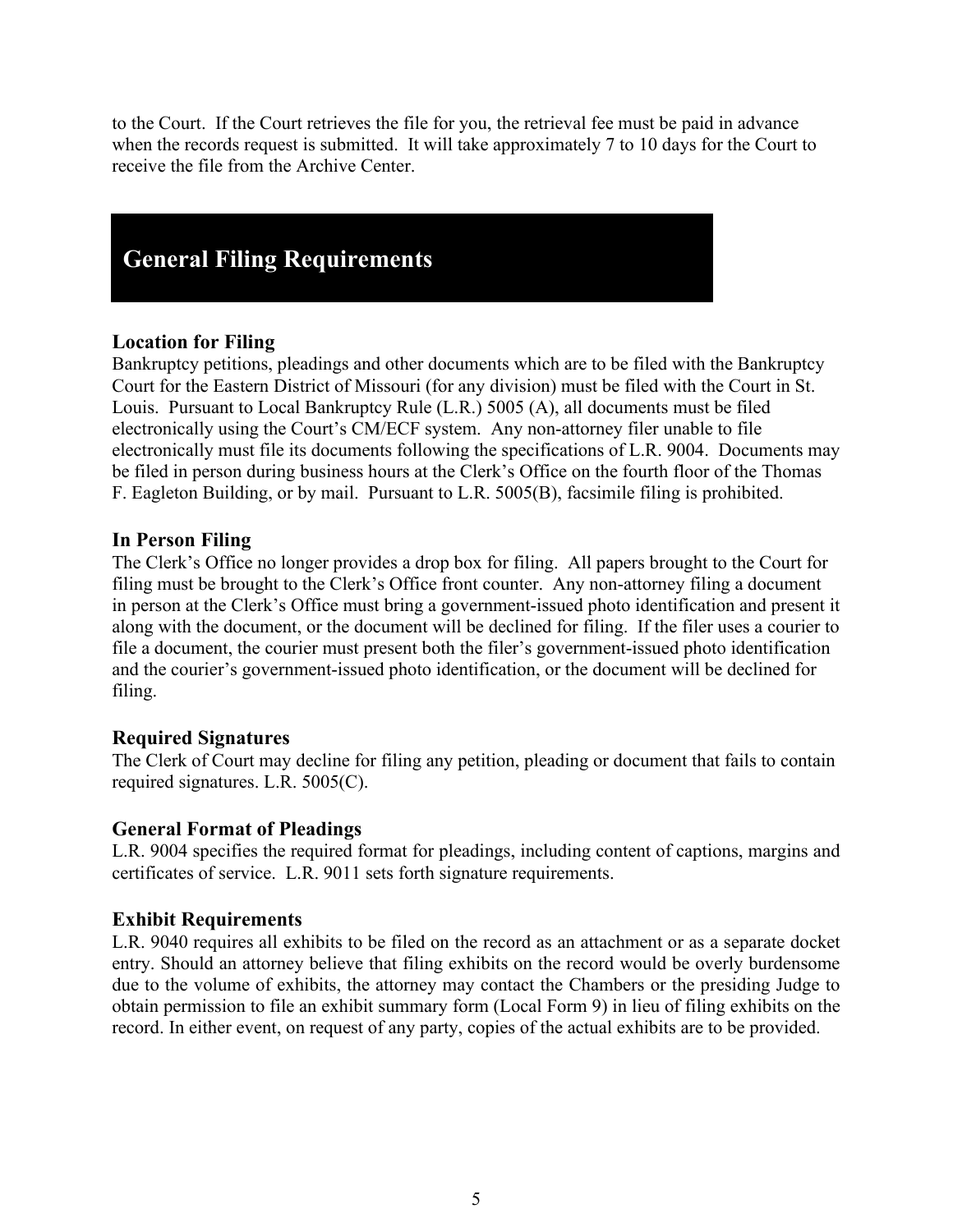#### <span id="page-12-0"></span>**Voluntary Petitions**

Federal Rule of Bankruptcy Procedure 9009 prescribes that the Official Forms "shall be observed and used with alterations as may be appropriate." These forms are not provided to the public by the Court but can be obtained from commercial legal printers or office supply stores and are available through the Court's web site by clicking on "Official Forms." They are also available through various computer software packages. The forms should be either typed or legibly printed. To file a complete bankruptcy petition package, the debtor should file the documents specified in L.R. 1002 at the times and in the order specified in L.R. 1002.

## <span id="page-12-1"></span>**Matrix and Verification of Matrix**

The matrix must be filed in accordance with the Local Bankruptcy Rules and the CM/ECF Administrative Procedures section (Part II) of this Procedures Manual. In addition, the following address should be included on the matrix in **all Chapter 11 cases**. It should be included in any other case if the Internal Revenue Service is scheduled as a creditor.

Internal Revenue Service P.O. Box 7346 Philadelphia, PA 19101-7346

The Missouri Department of Revenue and the United States Attorney's Office, Eastern District of Missouri **should be listed on the matrix in all Chapter 13 case**s, using the following addresses:

Missouri Department of Revenue United States Attorney Bankruptcy Unit Eastern District of Missouri P.O. Box  $\overline{475}$  111 S. 10<sup>th</sup> Street 301 W. High Street St. Louis, MO 63144 Jefferson City, MO 65105-0475

Once filed, the debtor's matrix is used as the master mailing list for the Court to send notices to all creditors and parties in interest in the case. Any entity filing an entry of appearance, request for notice, or proof of claim is automatically added to the case and will be mailed subsequent notices sent by the Court to all creditors and parties in interest. The Court's system can provide a printed version of the updated matrix for use by any party.

#### <span id="page-12-2"></span>**Third-Party Notice Providers**

Pursuant to Federal Rules of Bankruptcy Procedures 2002(g)(4) and 9001, all third-party entities (e.g., claims/noticing agents) that enter into separate arrangements with creditors for delivery services comparable to those provided through the Bankruptcy Noticing Center program's National Creditor Registration Service ("NCRS") are required to complete the Bankruptcy Notice Provider application found in the Forms section of the U.S. Courts website (http://www.uscourts.gov/). The application serves as an entity's self-certification that it can comply with the AO's guidelines for third-party notice providers. The completed application should be submitted directly to the Bankruptcy Court Administration Division for review.

The NCRS provides options for notice recipients to specify a preferred U.S. mail, e-mail address, or fax number to which bankruptcy notices should be sent. Under Federal Rule of Bankruptcy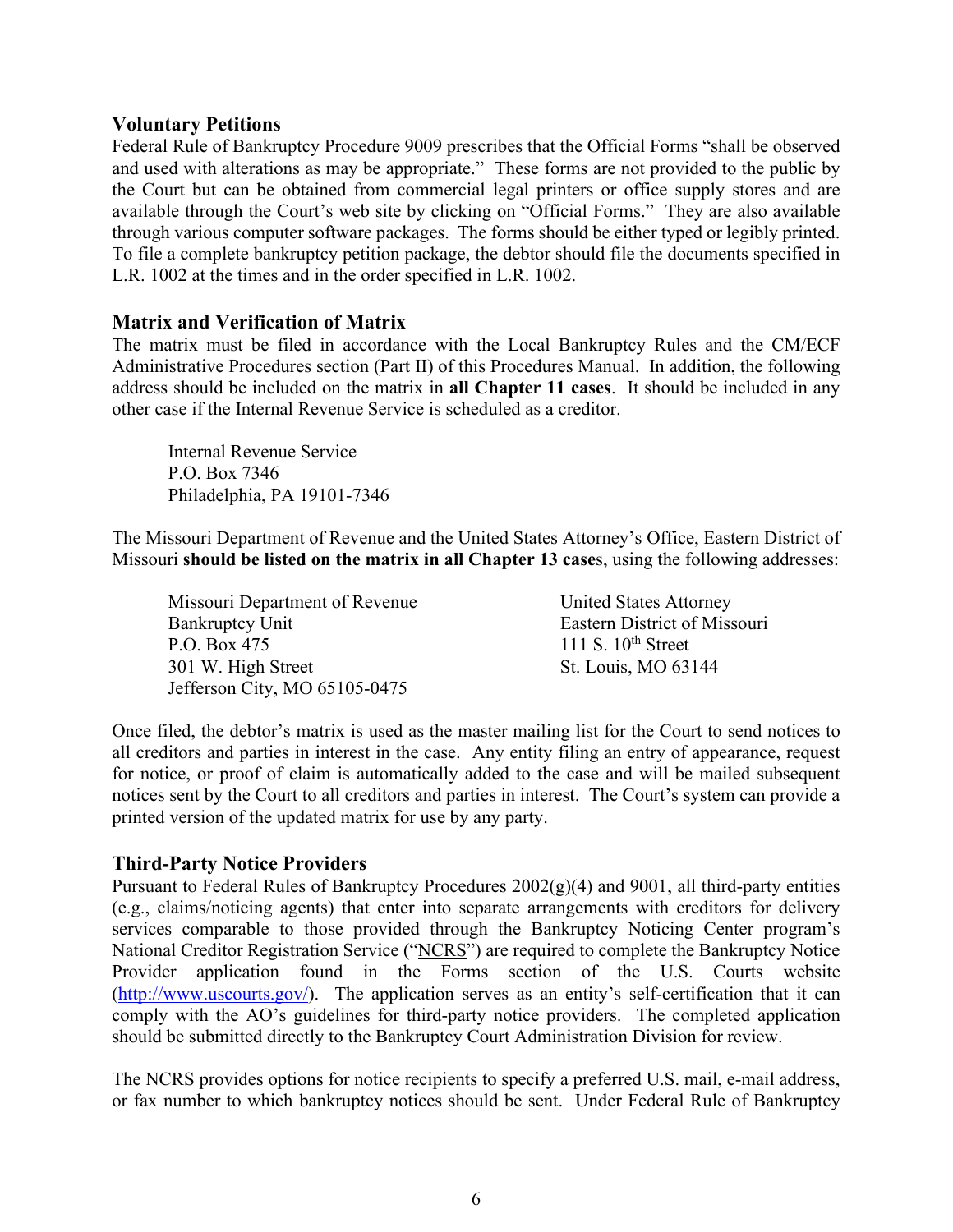Procedure  $2002(g)(4)$ , the creditor and third-party notice provider can agree upon any method of delivery.

## <span id="page-13-0"></span>**Deadlines for Filing**

Deadlines for filing various documents are specified in the Bankruptcy Code, the Federal Rules of Bankruptcy Procedure, and the Local Rules of this Court.

## <span id="page-13-1"></span>**Hearings**

Available hearing dates may be obtained by contacting the appropriate Courtroom Deputy or by reviewing available dates on the Court's web site. The number of days' notice of hearing that must be provided is governed by the Local and Federal Rules of Bankruptcy Procedure. For specific hearing date availability and scheduling instructions for each Judge, please see the Court's web site under "Hearing Dates." If a case is dismissed while a motion for relief from the automatic stay is pending, and the case is reinstated, the movant will need to contact the Courtroom Deputy to reschedule the hearing on the motion and notice the rescheduled hearing to all necessary parties.

## <span id="page-13-2"></span>**Transcripts and Tape Requests**

Written transcripts of hearings or audio recordings of a hearing can be obtained by contacting Courtroom Services. Audio recordings of hearings are provided on compact disk (CD) and require FTR Gold software to listen. The software is available via a free download from the Court's web site. Transcript and tape request forms are available from the Court or on the Court's web site. Please see the CM/ECF section of the Court's web site for instructions on transcript-related CM/ECF events, which includes the Court's transcript redaction procedures.

## **Bankruptcy Fees & Methods of Payment**

## <span id="page-13-3"></span>**Payment of Filing Fee in Installments**

Filing fees to commence a bankruptcy case by individuals may be paid in installments pursuant to Fed. R. Bankr. P. 1006(b) and L.R. 1006. Local Form 1 must be used to apply to pay the fee in installments. When paying the filing fee in installments in a Chapter 13 case, the fee must be paid through the plan. **If the debtor's attorney has been paid \$300 or more prior to the filing of the petition, any application to pay in installments will be denied.**

## <span id="page-13-4"></span>**In Forma Pauperis**

The procedures to proceed In Forma Pauperis in a bankruptcy case are set forth in L.R. 1006(C).

## <span id="page-13-5"></span>**Methods of Payment**

Acceptable methods of payment include credit/debit card (only from attorneys or non-debtor parties), cash, check, money order, or cashier check. Checks shall be payable to "Clerk, U.S. Bankruptcy Court." Checks made payable to a named person (i.e. "Dana C. McWay") are not acceptable. Only checks drawn on an attorney's account will be accepted in payment of filing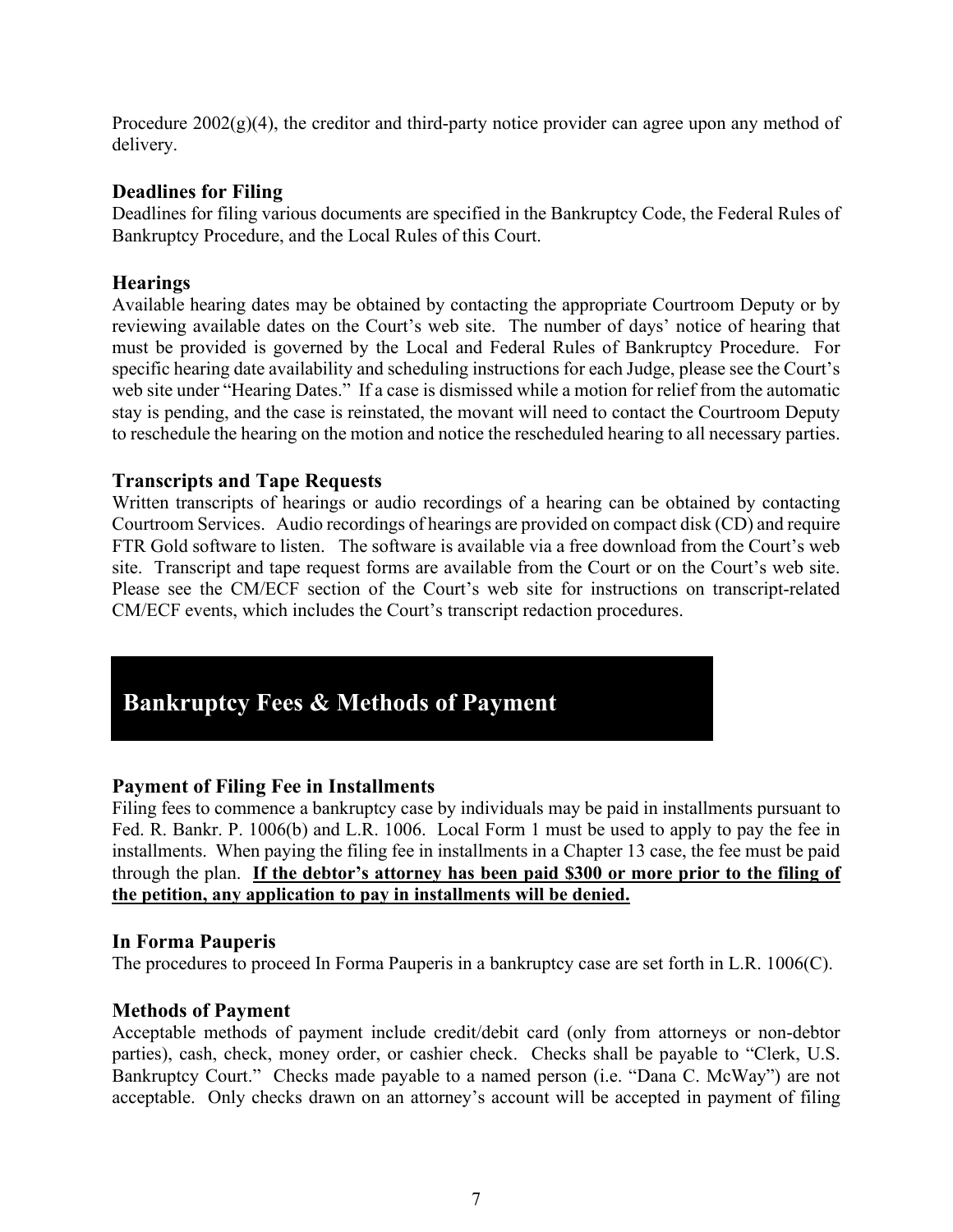fees. Checks from debtors and 3rd party checks will not be accepted. **On-line credit/debit card payment from CM/ECF users is strongly encouraged**. Please see the CM/ECF Administrative Procedures section (Part II) of this Procedures Manual for information on paying via the Court's CM/ECF system.

## <span id="page-14-0"></span>**Bankruptcy Fee Schedule**

This is available on the Court's web site.

## <span id="page-14-1"></span>**180-Day Prohibition, 109(g) Flag, and No Installment Flag**

The following guidelines reflect the actions that will be taken in various situations when a Chapter 7 and/or Chapter 13 case is dismissed for failure to pay the filing fee and the 11 U.S.C. § 109(g) flag is added to impose the 180-day prohibition on refiling. Frequently, the debtor will file a subsequent case, and the Court will need to decide how to handle the second case in light of the 180-day prohibition and unpaid filing fee. Sometimes, the debtor pays the outstanding filing fee, and, sometimes, the Court contacts the Chapter 13 Trustee (if the prior case was a Chapter 13) to certify whether the Trustee holds funds to pay the filing fee in the prior case. Because the order of dismissal requires the debtor to pay the outstanding filing fee within 5 days, the Court's actions in reviewing the subsequent case often depends on whether the debtor has paid the filing fee within the 5-day period. These procedures are intended to explain the types of action that will be taken in various situations. If the debtor files a third case, however, the Clerk's Office shall deny the filing fee and notify the judge to which the case is assigned.

The procedures in the following subsections are divided by situation type. The first subsection deals with instances where no subsequent case is filed. The second subsection deals with instances where a subsequent case is filed but the filing fee remains unpaid from the prior case. The third subsection deals with instances where a subsequent case is filed but the outstanding filing fee is subsequently paid.

- 1. Where No Subsequent Case is Filed
	- a. Scenario 1 When either the debtor pays or the Trustee remits to the Court the outstanding filing fee for a case within 5 days of the dismissal order, the Court will enter an order removing the 180-day prohibition and the 109(g) flag.
	- b. Scenario 2 When the debtor pays the outstanding filing fee for a case more than 5 days after dismissal, the Court will enter an order waiving the 180-day prohibition and keeping the 109(g) flag. The debtor will not be allowed to pay the filing fee in installments in the subsequent case.
	- c. Scenario  $\frac{3}{5}$  When the Trustee remits to the Court the outstanding filing fee for aprior case more than 5 days after dismissal, the Court will enter an order removing the180-day prohibition and the 109(g) flag but adding the No Installment flag. The debtor will not be allowed to pay in the filing fee in installments in the subsequent case.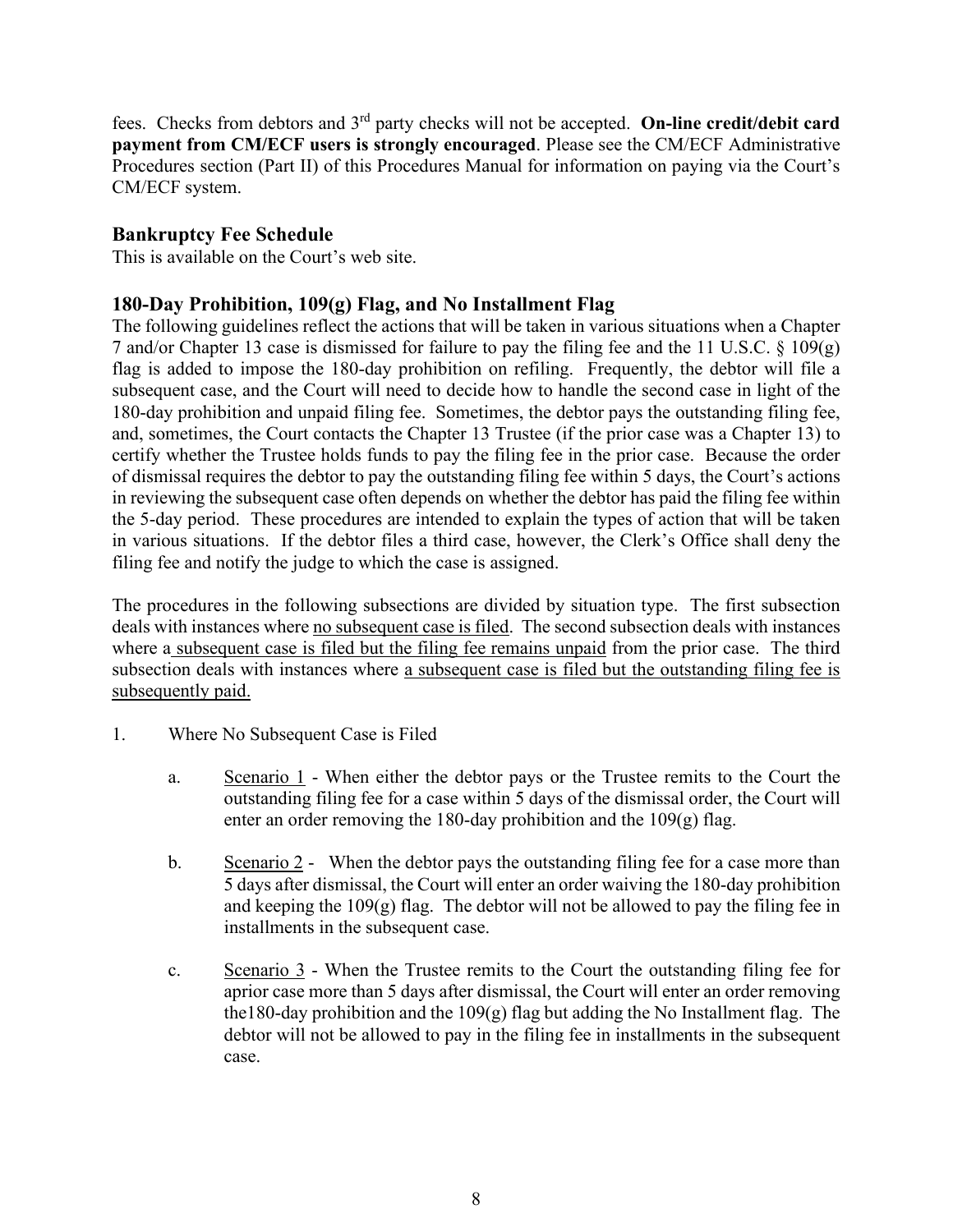- d. Scenario 4 The debtor files a notice within 5 days of the dismissal requesting that the Trustee certify that the debtor has the funds on hand to pay the remaining filing fee in full. The Trustee certifies that sufficient funds are on hand to pay the filing fee due in the case. The Court will enter an order removing the prohibition and the  $109(g)$  flag in the case. The debtor will be allowed to pay the filing fee in installments in the subsequent case.
- 2. Where the Debtor Files a Subsequent Case **BUT** the Filing Fee Remains Unpaid from the Prior Case
	- a. Scenario 1 The debtor files a subsequent case within 180 days of dismissal of a prior case in which the 180-day prohibition was entered for failure to pay the filing fee. The debtor does not pay the outstanding filing fee and/or the Trustee does not have sufficient funds for payment in the prior case. When the subsequent case is filed, the Court will dismiss the subsequent case using the Order and Notice of Dismissal for Failure To Pay Filing Fee In Prior Case for the appropriate Chapter (7 or 13).
	- b. Scenario 2 The debtor files a subsequent case more than 180 days after dismissal of a prior case in which the 180-day prohibition was entered for failure to pay the filing fee. Even if the filing fee remains unpaid for the prior case, the subsequent case will proceed, but the debtor will not be allowed to pay the filing fee in installments. No action will be taken in the prior case.
- 3. Where the Debtor Files a Subsequent Case BUT the Filing Fee from the Prior Case is Subsequently Paid
	- a. Scenario  $1$  The debtor files a subsequent case within 5 days of dismissal of a prior case and pays the outstanding filing fee for the prior case. The Court will enter an order removing the prohibition and the  $109(g)$  flag in the prior case. The debtor will be allowed to pay the filing fee in installments in the subsequent case.
	- b. Scenario 2 The debtor files a subsequent case within 5 days of dismissal of a prior case, and the Trustee certifies that sufficient funds are on hand to pay the filing fee due in the prior case. The Court will enter an order removing the prohibition and the  $109(g)$  flag in the prior case. The debtor will be allowed to pay the filing fee in installments in the subsequent case.
	- c. Scenario 3 If, more than 5 days after dismissal of a prior case, the debtor pays the filing fee and files a subsequent case, the Court will enter an order waiving the prohibition and keeping the  $109(g)$  flag. The debtor will not be allowed to pay the filing fee in installments in the subsequent case.
	- d. Scenario 4 If more than 5 days after dismissal of a prior case, the Trustee certifies that sufficient funds are on hand to pay the filing fee due in the prior case, when the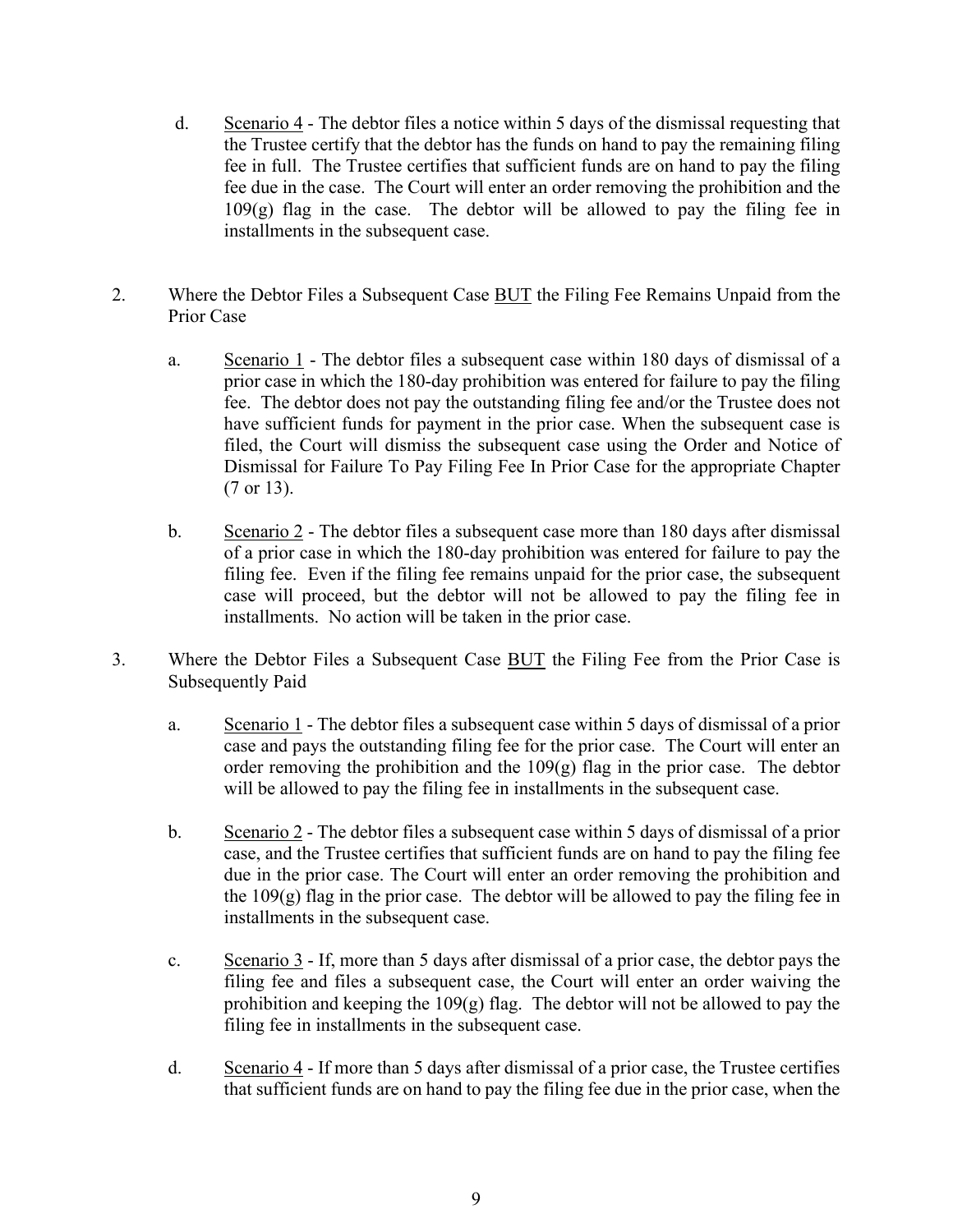debtor files a subsequent case, the Court will enter an order removing the prohibition and the 109(g) flag but adding the No Installment flag. The debtor will not be allowed to pay the filing fee in installments in the subsequent case.

## **Rules Governing Practice**

## <span id="page-16-0"></span>**Local Rules & Standing Orders**

Practice before this Court is governed by the Local Rules of this Court and all applicable authorities specified in the Acknowledgment from the Clerk of Court introducing this Manual. Any General Orders adopted by the Court affecting practice in this Court will be available on the Court's web site.

## <span id="page-16-1"></span>**Telephonic Hearing and Appearance Procedures**

The following procedures are meant to complement any orders entered by the Bankruptcy Court and do not supplant any procedures contained therein. To the extent any of the following procedures conflict with a provision found in an order entered by the Bankruptcy Court, the order is controlling.

- 1. An attorney or a party in a case may request to participate in any hearing via telephone by contacting the Courtroom Deputy for the Judge presiding over the case at the email address below at least seven (7) days before the date of the hearing, or as soon as possible if there are less than seven (7) days between the date the underlying pleading was filed and the hearing thereon.
	- a. Chief Judge Surratt-States

Courtroom Deputy: KSS\_Matters@moeb.uscourts.gov

b. Judge Schermer

Courtroom Deputy: BSS\_Matters@moeb.uscourts.gov

c. Judge Clair

Courtroom Deputy: BLC\_Matters@moeb.uscourts.gov

- 2. A party may only participate by telephone with Court authorization.
- 3. Prior to contacting the Court for permission, the party or counsel seeking to appear by telephone shall obtain the consent of all other parties to the telephonic appearance.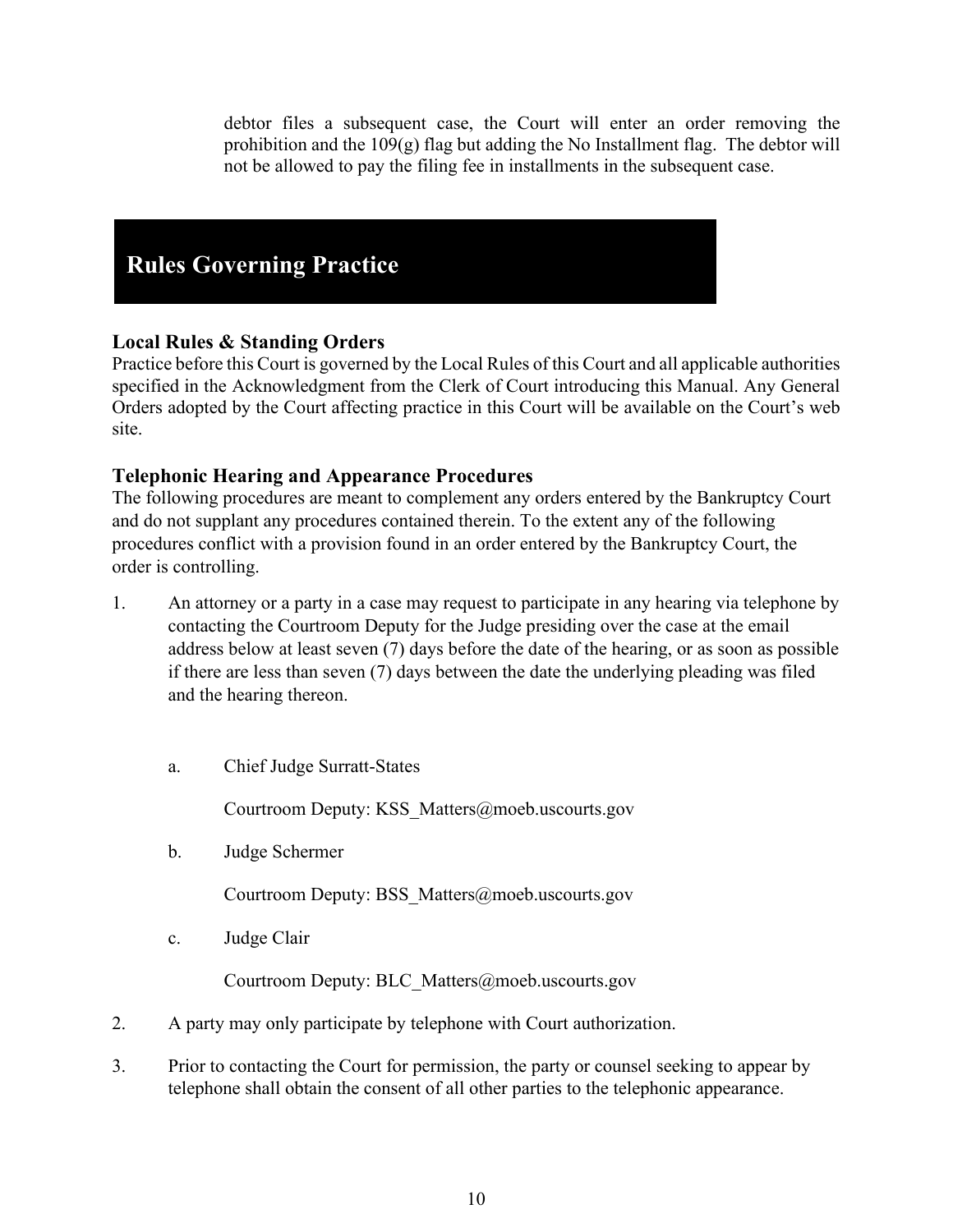- 4. Those participating by telephone must put their telephones on "mute" except when they need to be heard and shall not put their telephones on "hold."
- 5. Unless the Court otherwise directs, this procedure is available only to attorneys and parties who are not residents of the Eastern Division and to attorneys whose principal office is not within the Eastern Division.
- 6. Such hearings may be deferred by the Court to the end of the hearing calendar. All parties shall remain available for the telephonic participation beginning at the scheduled hearing time until they are excused by the Court.
- 7. The Court need not postpone the hearing because of a party's unavailability or because of problems with telephonic transmission.
- 8. Participation by telephone waives any right to appear in person.

## <span id="page-17-0"></span>**Video Conference Hearing and Appearance Procedures**

The following procedures are meant to complement any scheduling or trial orders entered by the Bankruptcy Court and do not supplant any procedures contained therein. To the extent any of the following procedures conflict with a provision found in an order entered by the Bankruptcy Court, the order is controlling.

- 1. Video conference proceedings in the Bankruptcy Court will take place using the services of the Cisco Webex platform. The Bankruptcy Court will send an invitation for the appropriate Cisco Webex video conference to those persons authorized to participate in a proceeding via video conference.
- 2. All parties wishing to participate in a proceeding via video conference must contact the Courtroom Deputy for the Judge presiding over the case at the email address below to confirm that video conferencing is available for the proceeding. After receiving confirmation of the availability of video conferencing, all parties must provide advance notice of their intent to participate via video conferencing. The moving party should state its intent to participate in the proceeding via video conference in its Notice of Hearing. Non-moving parties wishing to participate in a proceeding via video conference and present evidence must provide the Bankruptcy Court with its notice at least ten (10) days prior to the proceeding by contacting the Courtroom Deputy for the Judge presiding over the case at the email address below. Non-moving parties wishing to participate in a proceeding via video conference, but not present evidence, must provide the Bankruptcy Court with its notice at least two (2) days prior to the proceeding by contacting the Courtroom Deputy for the Judge presiding over the case at the email address below. All notices must include the full name and email address of the proposed video participant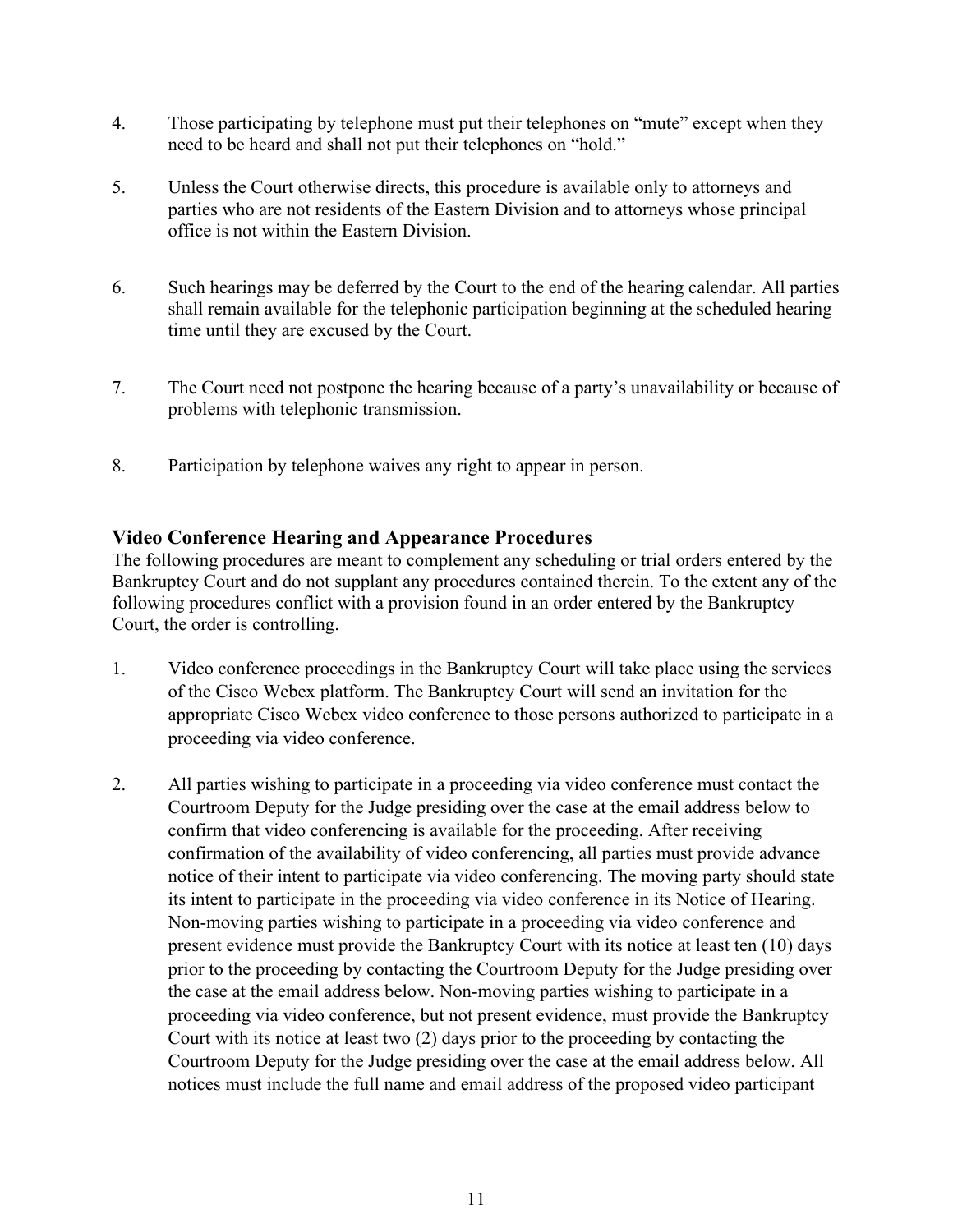and identify the party they represent. In the case of a hearing scheduled on expedited or emergency basis, notice should be given as soon as possible after learning of the hearing.

a. Chief Judge Surratt-States

Courtroom Deputy: KSS\_Matters@moeb.uscourts.gov

b. Judge Schermer

Courtroom Deputy: BSS\_Matters@moeb.uscourts.gov

c. Judge Clair

Courtroom Deputy: BLC\_Matters@moeb.uscourts.gov

- 3. Participants wishing to present evidence during the proceeding should contact the Courtroom Deputy of the Judge presiding over the case via email to schedule a technology check to test audio, visual, chat, and screen sharing functions prior to the proceeding (See Paragraph 2). Absent a hearing on expedited or emergency basis, technology checks should take place at least seven (7) days prior to the proceeding. A technology check for a hearing scheduled on expedited or emergency basis should be scheduled as soon as possible after learning of the hearing. Participants planning to offer witness testimony must arrange for each witness to attend the technology check. In all cases, participants not presenting evidence should conduct a self-test of Cisco Webex using the same equipment they intend to use during the proceeding. Information regarding conducting a self-test can be accessed in the Webex Participants' Guide at: https://www.moeb.uscourts.gov/webex.
- 4. Participants in the proceeding will not be able to connect to the video conference until fifteen (15) minutes prior to the scheduled start time. The Bankruptcy Court will provide participants with a link to the video conference and instructions for connecting. All participants must use a desktop, laptop, or tablet device (not a cellphone) that is plugged into a power source and has both a camera and microphone. A stable and high-speed internet connection is required. A wired internet connection to the device is strongly recommended.
- 5. The Bankruptcy Court recommends the use of headphones or earbuds during the proceeding to limit background noise and feedback. All participants must mute their microphones when not speaking to limit background noise and feedback.
- 6. Videoconference proceedings are a public matter, and the general public may listen via telephone. Persons wishing to listen via telephone may obtain dial-in instructions on the Bankruptcy Court's website at: https://www.moeb.uscourts.gov/information-regardingtelephonic-hearings-bankruptcy-court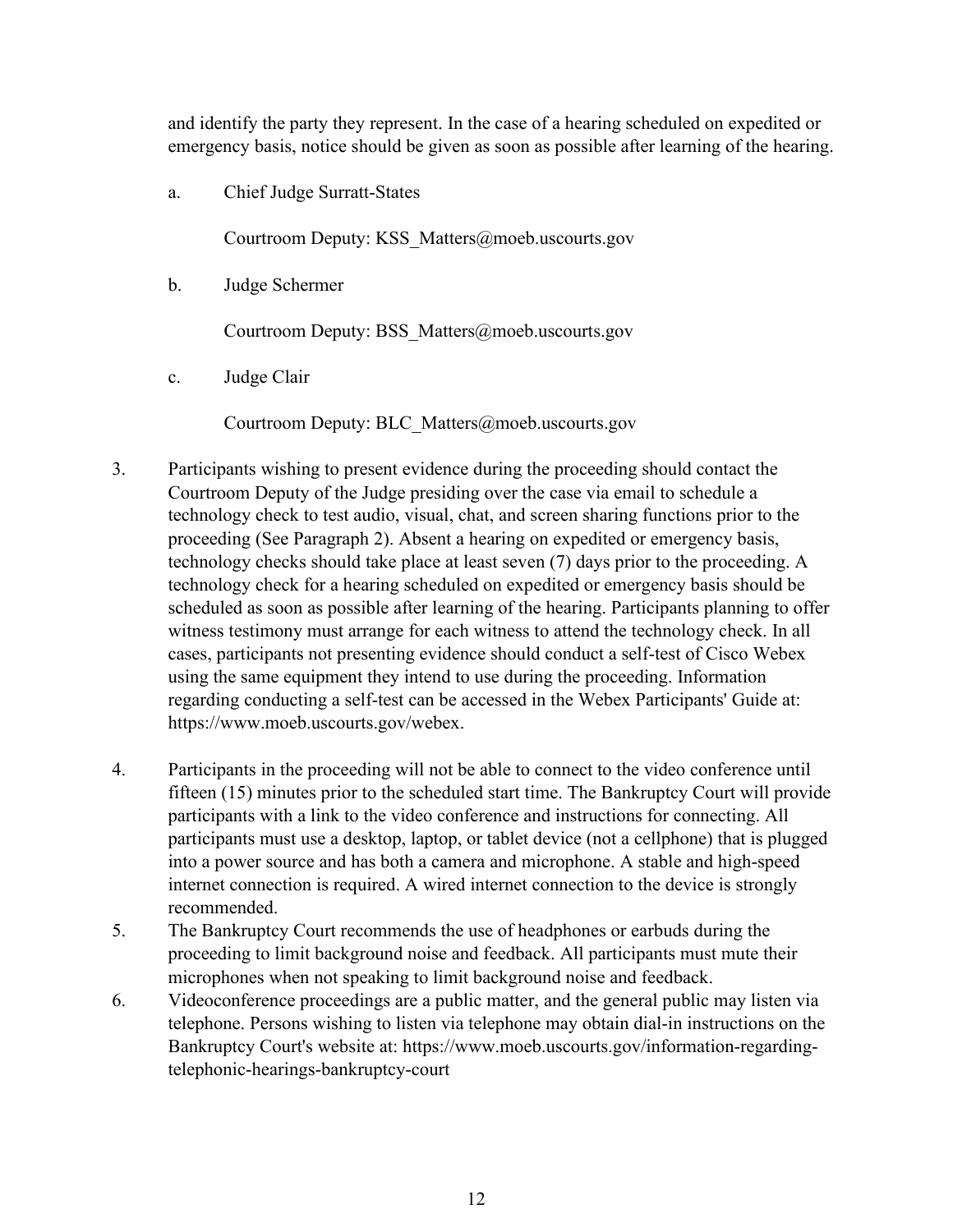- 7. Recording videoconference proceedings from any location by any means is prohibited. The audio recording maintained by the Bankruptcy Court is the sole basis for creation of a transcript and constitutes the official record of the videoconference proceeding.
- 8. In accordance with Federal Rule of Civil Procedure 43(a) (made applicable by Federal Rule of Bankruptcy Procedure 9017), for good cause and in compelling circumstances the Bankruptcy Court may permit a witness to testify by contemporaneous transmission from a location other than the courtroom via videoconference. In the interest of fairness, if one witness must testify by contemporaneous transmission from another location via videoconference, the Bankruptcy Court requires all witnesses to testify by contemporaneous transmission from another location via videoconference. To achieve this end, the Bankruptcy Court will allow witnesses physically present at the courthouse to testify from an alternate courtroom within the courthouse.
- 9. The Bankruptcy Court will administer the oath to each remote witness during the video conference and witness testimony will have the same effect and be binding upon each remote witness in the same manner as if such remote witness was sworn in by the Bankruptcy Court in person in open court.
- 10. The party sponsoring each remote witness must file with the Bankruptcy Court, no later than three (3) days prior to the scheduled proceeding, a Witness List containing the following information for each potential remote witness (including any potential rebuttal witness):
	- a. Her or his name and title (if applicable).
	- b. The city, state and country where the remote witness will be located while testifying.
	- c. The type of place from which the remote witness will testify, such as a home or an office. No addresses are required.
	- d. Whether anyone will be in the room with the remote witness during the testimony and, if so, for each such person, the person's name, title, relationship to the remote witness, and purpose for being present with the witness.
- 11. The party sponsoring each remote witness shall be responsible for ensuring that the remote witness has obtained the password-protected link to the video conference, has obtained all exhibits prior to the hearing, has registered with Cisco Webex, has equipment and internet service sufficient to permit participation in the proceeding, and has conducted a test of their equipment to ensure functionality.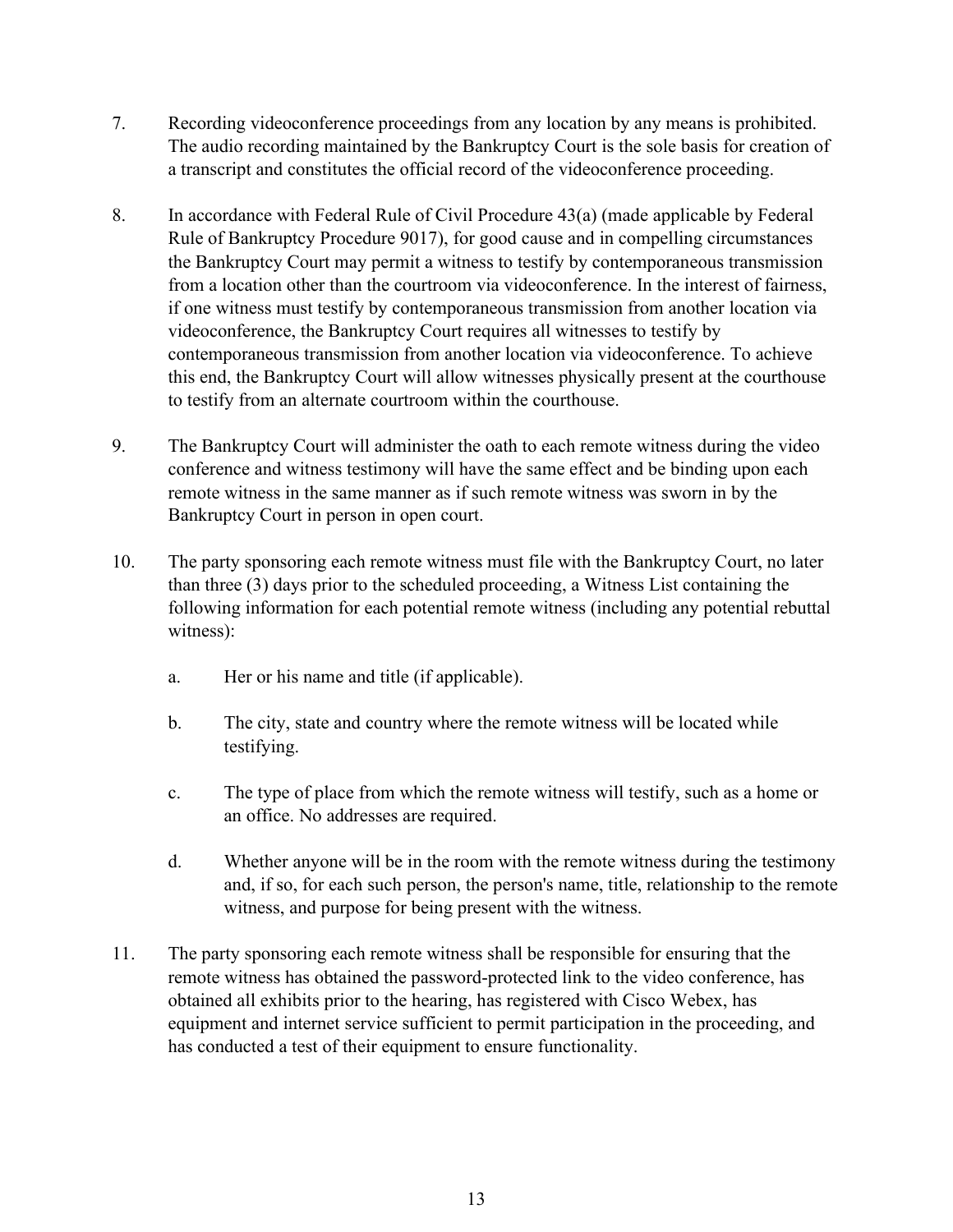- 12. No person is permitted to communicate with a witness during his or her testimony, except by direct examination or cross examination on the record, unless specifically authorized by the Bankruptcy Court.
- 13. Although conducted using video conferencing technology, the formalities of the courtroom must be observed. Counsel and witnesses must dress appropriately, exercise civility, and otherwise conduct themselves in a manner consistent with the dignity of the Bankruptcy Court.

## **Attorney Admission and Compensation**

## <span id="page-20-0"></span>**Admission to Practice**

All duly licensed attorneys who are admitted to practice before the U.S. District Court for the Eastern District of Missouri and that are not under disbarment or suspension from any court shall be allowed to practice law before the Bankruptcy Court pursuant to L.R. 2090. Admission to the United States District Court for the Eastern District of Missouri is governed by E.D.Mo.L.R.12.01.

All partnerships, corporations and other business entities (other than an individual conducting business as a sole proprietorship) must be represented by an attorney admitted to practice before this Court except such entities may appear and act on their own behalf for the purpose of attending the meeting of creditors, filing a request for notice and service of documents, and filing a proof of claim as permitted under L.R 9010.

An attorney who is not admitted to practice before this Court may be permitted to appear pro hac vice, but only on motion using Local Form 7 in accordance with L.R. 2090 and with payment of required fees. Such fees are payable to the Clerk, U.S. District Court, but are to be submitted with the pro hac vice application to the Bankruptcy Court.

## <span id="page-20-1"></span>**Guidelines for Attorney Compensation**

The Appendix to this Manual contains the Court's Guidelines for Professional Compensation. L.R. 2016-1- 2016-4 govern the procedures for applications for professional compensation.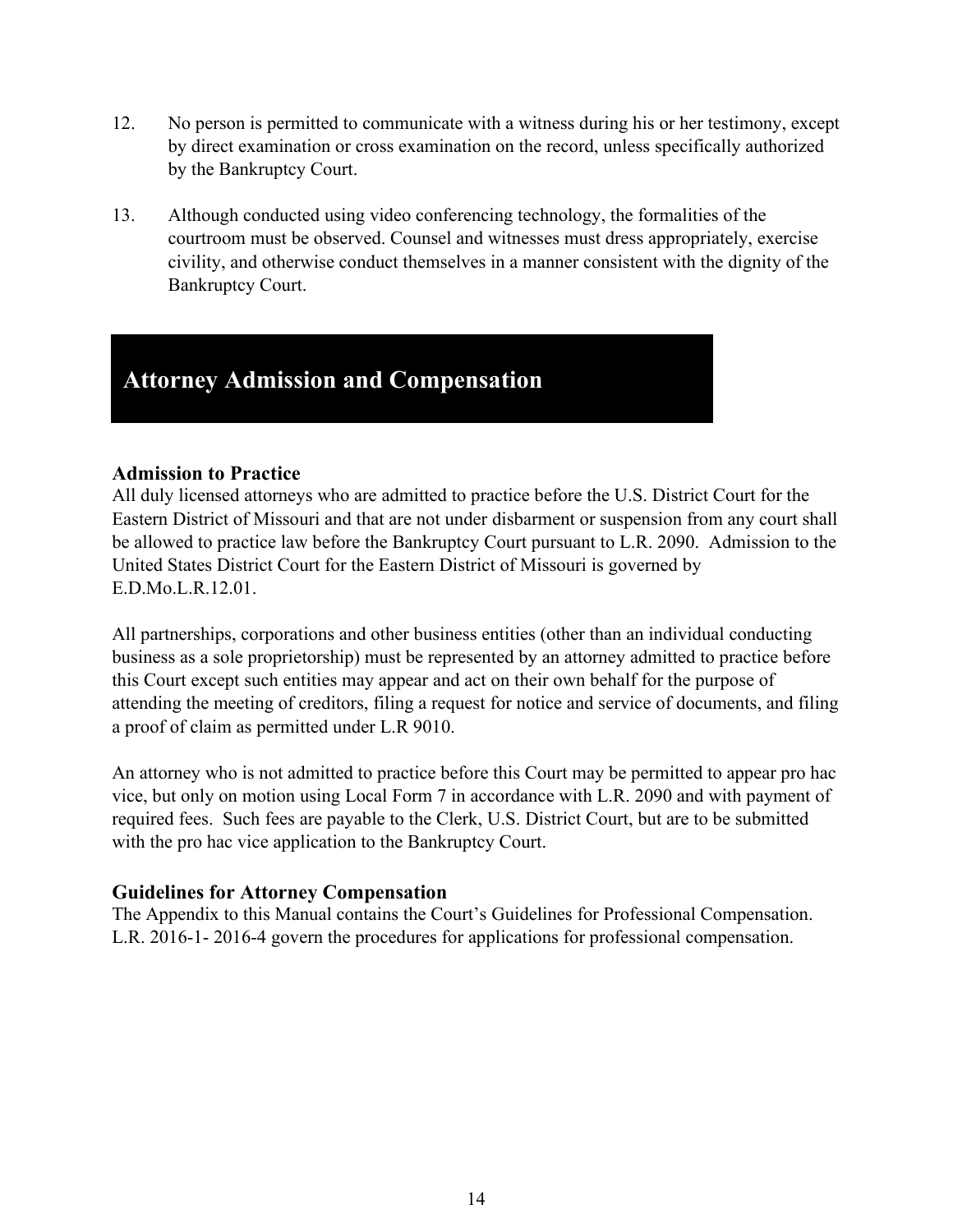## **Meetings of Creditors & Trustee Information**

## <span id="page-21-0"></span>**Required Documentation**

In Chapter 7 cases, debtors must bring the following documentation to the § 341 meeting of creditors:

- 1. Most recently filed federal and state tax returns;
- 2. Current W-2 (or W-4) statements;
- 3. Deeds to any real estate in which the debtor has any interest;
- 4. Savings, checking, and investment account statements;
- 5. Documentation supporting Means Test/Disposable Income Form(s);
- 6. Personal property tax statements;
- 7. Divorce decree or separation agreement; and
- 8. Pay stubs or other earnings statements covering the pay period during which the bankruptcy case was filed.

In Chapter 13 cases, debtors must bring to the § 341 meeting:

- 1. The items listed above; and
- 2. The Chapter 13 trustee's question sheet (copies may be obtained from the Chapter 13 Trustee's Office). Debtors engaged in business may be subject to additional requirements by the trustee.

All individual debtors must bring photo identification and proof of social security number. The following are acceptable forms of picture identification:

| 1. driver's license;               | $\vert$ 4. U.S. passport;            |
|------------------------------------|--------------------------------------|
| 2. federal or state government ID; | $\vert$ 5. military ID; or           |
| 3. student ID;                     | <sup>1</sup> 6. resident alien card. |

Acceptable forms of proof of social security number include an original:

| 1. social security card;   | 4. W-2 form;                                  |
|----------------------------|-----------------------------------------------|
| 2. medical insurance card; | 5. Internal Revenue Service Form 1099; or     |
| 3. pay stub;               | 6. Social Security Administration SSA report. |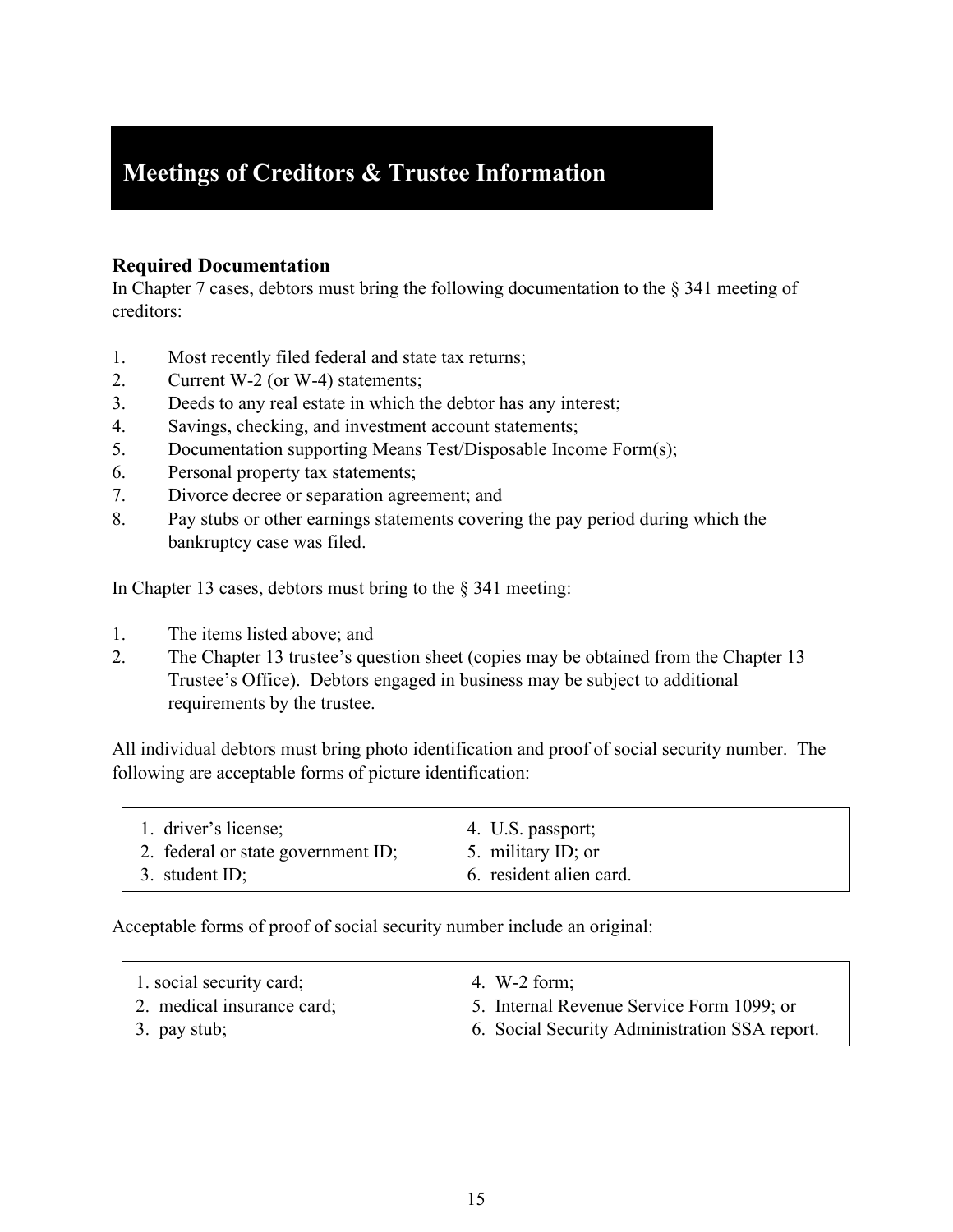#### <span id="page-22-0"></span>**Waiver of Attendance**

A request by a debtor to be excused from attendance at the meeting of creditors must be made in writing to the Office of the United States Trustee and copied to the case trustee. The U.S. Trustee's acceptable grounds for waiver include: medical condition, imprisonment and military assignment which prevent attendance. Any application for waiver of attendance must include supporting documentation, e.g., doctor's letter, court order, or military order. Waiver of personal appearance and permission to attend a § 341 meeting by telephone must also be approved by the U.S. Trustee's Office. To appear by telephone, the debtor must be sworn in and identified by a notary, court reporter, or other person permitted by law to administer an oath.

## <span id="page-22-1"></span>**Office of the United States Trustee**

| <b>Assistant U.S. Trustee:</b>         | <b>Attorneys for U.S. Trustee:</b> |                  |
|----------------------------------------|------------------------------------|------------------|
| Paul Randolph                          | Carole Ryczek (314) 539-2976       |                  |
| 111 South $10^{th}$ Street, Suite 6353 | Sirena Wilson (314) 539-2976       |                  |
| St. Louis, MO 63102                    | Joe Schlotzhauer                   | $(314)$ 539-2976 |

<span id="page-22-2"></span>**List of Panel Trustees** - See the Court's web site for names and addresses of trustees.

## **Chapter 12 and 13 Procedures**

<span id="page-22-3"></span>**Chapter 13 Attorney Fee Guidelines** - The Court's flat fee and fee application options are governed by L.R. 2016-3(A). All applications must be served as specified in L.R 2016-1(B)(2). Payment of Chapter 13 attorneys fees through the plan is governed by L.R. 3015-2(G). A Chapter 13 debtor's attorney may be compensated on an hourly basis for representation of the debtor in an appeal or an adversary proceeding.

## <span id="page-22-4"></span>**Chapter 12 and 13 Plan and Confirmation**

- 1. **Interest on Secured Claims in Chapters 12 and 13.** The applicable interest rate for secured claims in Chapter 13 cases is published on the Court's web site. The Chapter 12 interest rate for secured claims is the same as the Chapter 13 interest rate.
- 2. **Chapter 13 Confirmation of Plans.** Confirmation of a plan or amended plan may take place prior to the confirmation hearing if no timely objection is filed. The trustee shall provide a proposed order confirming the plan or the pre- or post-confirmation amended plan.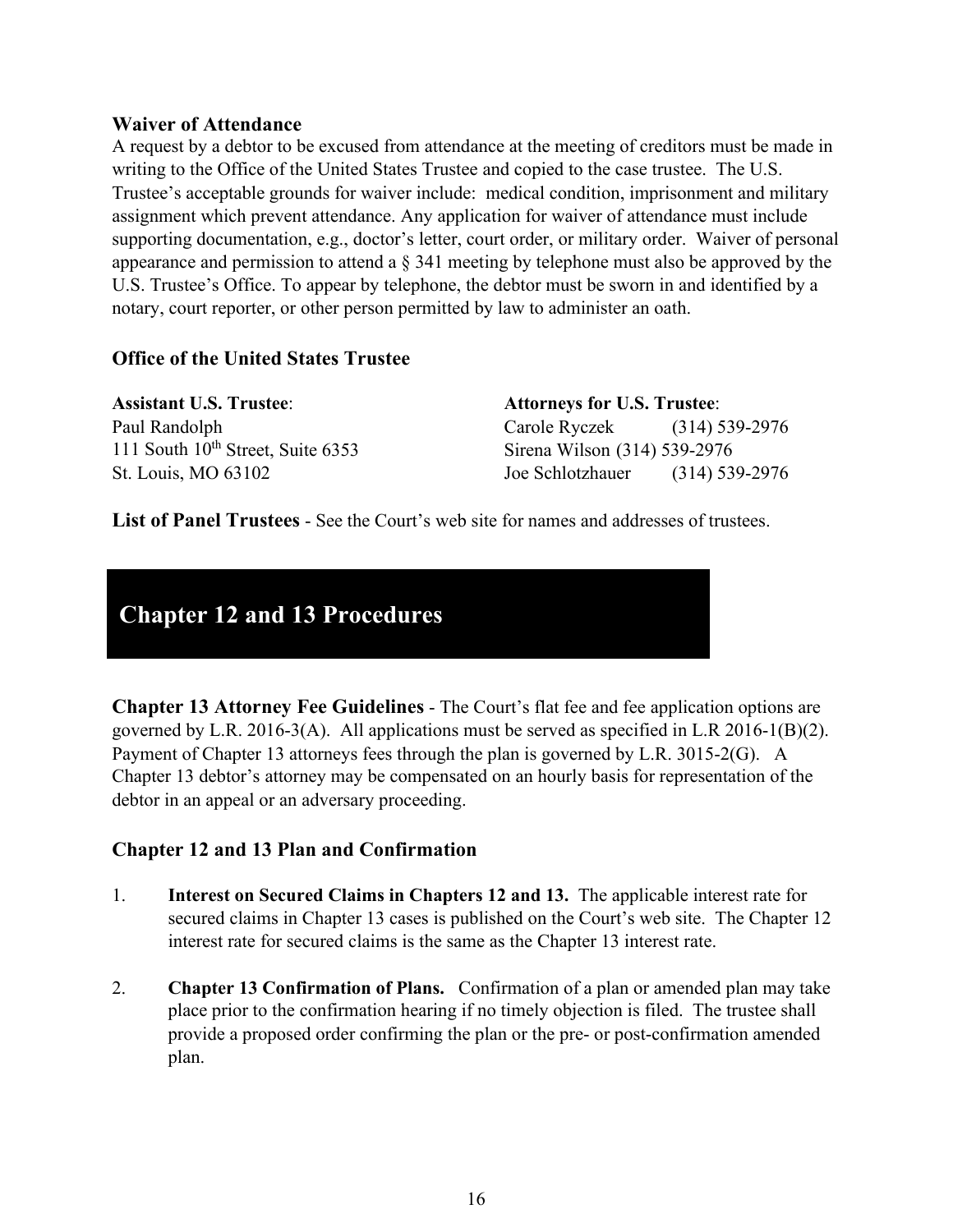<span id="page-23-0"></span>**Chapter 13 Requirements Regarding Motor Vehicles** - For insurance requirements, please see L.R. 2015-2(C). L.R. 3015-2(H) governs vehicle valuation.

## **Chapter 11 Procedures**

## <span id="page-23-1"></span>**Coordination with Court**

If you believe coordination with the Court is necessary or helpful before filing any substantial Chapter 11 case, please contact only the Clerk of Court at (314) 244-4601.

## <span id="page-23-2"></span>**United States Trustee's Role**

The United States Trustee's role includes reviewing first day motions, professional employment issues, committee formation and other topics germane to the commencement of the case. The U.S. Trustee will also assign an analyst and attorney to each case and will mail notice to each of the 20 largest unsecured creditors concerning formation of an unsecured creditors' committee. At the initial debtor interview, if not addressed in advance, the U.S. Trustee will review:

- 1. the debtor's obligation to file monthly operating reports;
- 2. the debtor's insurance needs;
- 3. the U.S. Trustee's banking guidelines;
- 4. the U.S. Trustee's Fee Guidelines; and
- 5. the debtor's obligation to pay quarterly fees under 28 U.S.C. § 1930(a)(6).

## <span id="page-23-3"></span>**First Day Matters**

Typical first day matters include:

- 1. Motions for joint administration;
- 2. Applications for employment of professionals, including attorneys, accountants, financial advisors (only where necessary to avoid immediate and irreparable harm);
- 3. Motions to extend time for filing schedules and statement of financial affairs to a specified date;
- 4. Motions for use of cash collateral (CM/ECF pathway: Bankruptcy, Motions, Use Cash Collateral);
- 5. Motions for post-petition financing;
- 6. Motions to pay pre-petition employee wage claims and benefits (only where necessary to avoid immediate and irreparable harm);
- 7. Motions regarding 11 U.S.C. § 366 (CM/ECF pathway: Bankruptcy, Motions, Continuation of Utilities Service/Adequate Assurance of Payment Under Section 366);
- 8. Motions to vary from the United States Trustee's requirements (such as maintenance of existing bank accounts, existing business forms, cash management systems, investment procedures, etc.);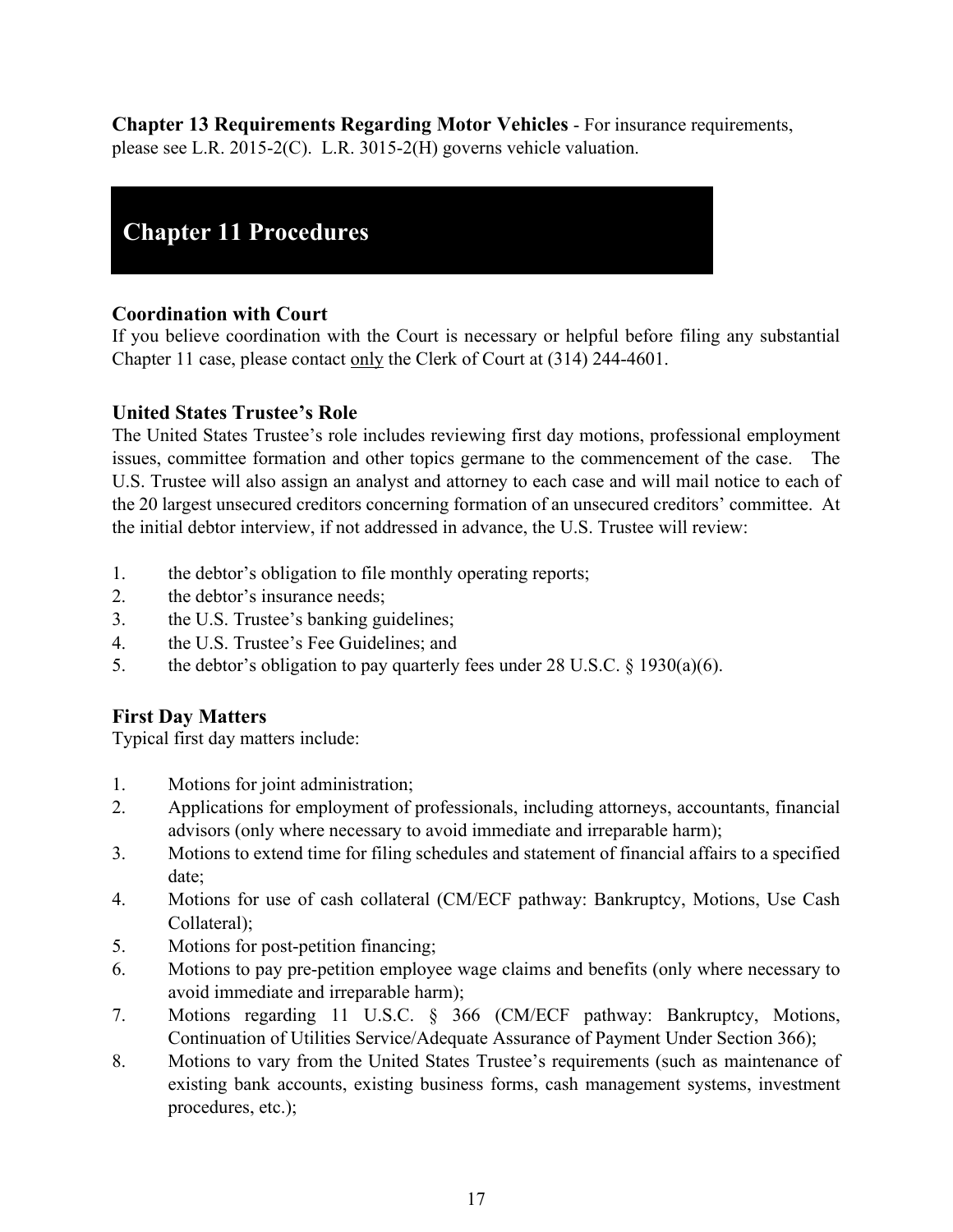- 9. Motions directing banks to honor pre-petition checks (only where necessary to avoid immediate and irreparable harm); and
- 10. Motions to allow the debtor to pay certain pre-petition claims and honor certain pre petition customer claims (refunds of deposits, warranties, etc.) (only where necessary to avoid immediate and irreparable harm)

#### <span id="page-24-0"></span>**Affiliated Debtor Cases**

When two or more petitions are pending in the same Court by a debtor and an affiliate, the Court may order the cases jointly administered. Please refer to L.R. 1015 for the procedures required for joint case administration.

## **Adversary Proceedings**

#### <span id="page-24-1"></span>**Types of Actions**

An adversary complaint and cover sheet must be filed when a party is initiating any of the types of proceedings set forth in Fed. R. Bankr. P. 7001.

#### <span id="page-24-2"></span>**Summons**

The Court will determine whether to set the case for a pre-trial or trial hearing and the Clerk will issue the summons via CM/ECF. Subsections (4) and (5) of Fed. R. Bank. P. 7004 govern service on the United States or its agencies of a summons, complaints, and motions in contested matters (see Fed. R. Bank. P. 9014). Plaintiffs (or moving parties) should review those Rules carefully. The most common defect is that service is not made on the Attorney General of the United States nor on the officer or agency involved. Failure to effect proper service could jeopardize the plaintiff's case.

## <span id="page-24-3"></span>**Pre-Trial Conference and Scheduling Order**

Orders regarding discovery deadlines, pre-trial conferences, and other matters relating to trial may be issued sua sponte by the Court or on motion of a party.

#### <span id="page-24-4"></span>**Subpoenas**

A party can compel production of documents or attendance of a witness at trial or at a deposition through use of a subpoena (Director's Procedural Forms 2540, 2550, 2560, and 2570). Fed. R. Bankr. P. 9016 incorporates Fed. R. Civ. P. 45 authorizing attorneys to issue subpoenas. Subpoenas generally must be personally served, and if the witness's attendance is compelled, the subpoena must be accompanied by the fee for one day's attendance and for mileage. (See Fed. R. Civ. P. 45(b) and 28 U.S.C. § 1821). The current statutory witness fee for a non-party witness appearing at Court or for deposition is \$40.00 per day plus mileage at 48 1/2 cents per mile.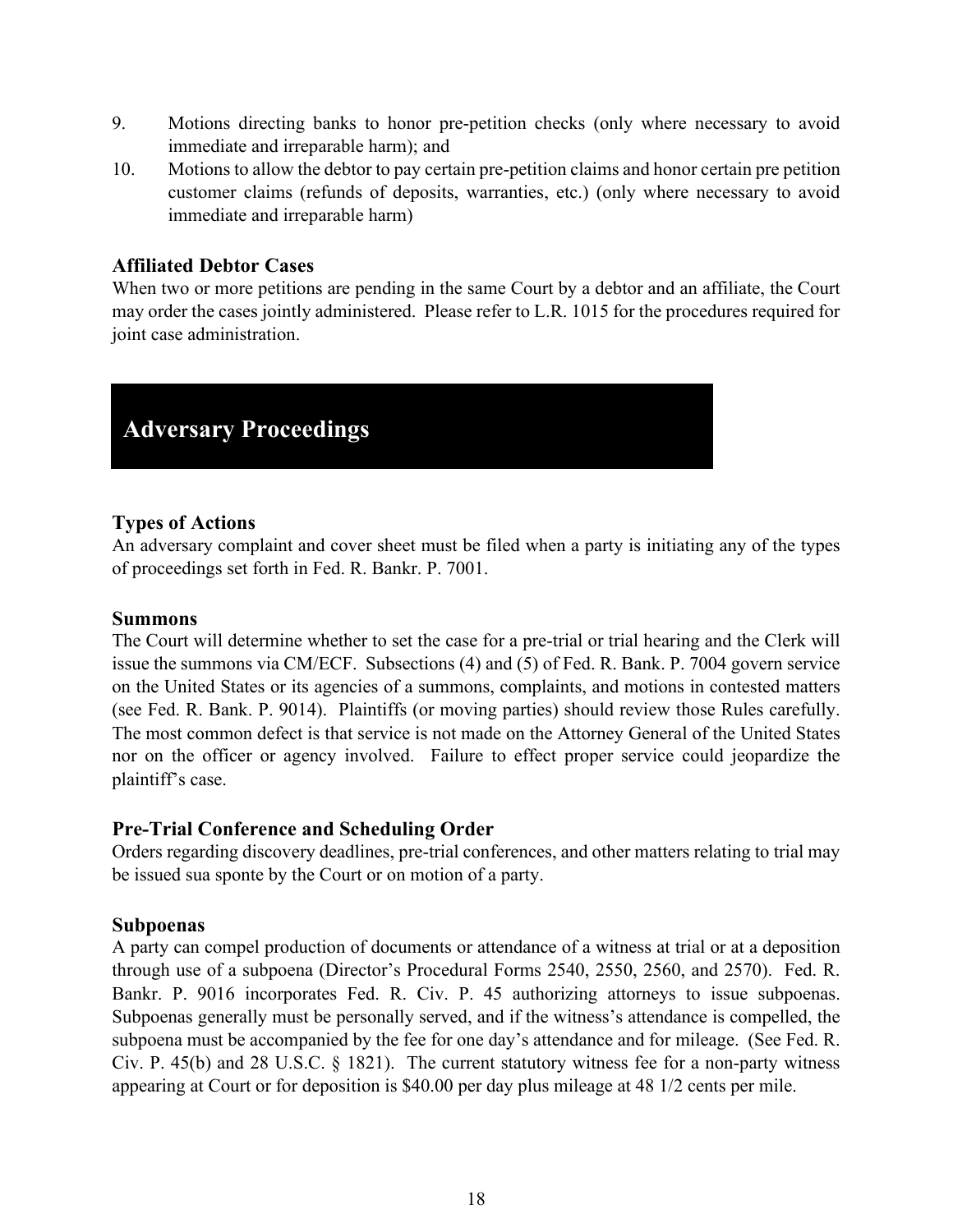#### <span id="page-25-0"></span>**Return of Exhibits Following Trial**

In the event trial exhibits were provided to the Court, they will be returned to the party who submitted the exhibits approximately fourteen (14) days after the entry of the order concluding the matter for which the exhibits were submitted.

#### <span id="page-25-1"></span>**Payment of Funds into Court Registry**

Procedures for payment of funds into the Court's registry (e.g., on interpleader) are provided on the Court's web site.

#### <span id="page-25-2"></span>**Registered Agents**

The following web site shall be used to locate the registered agent for any entity for which service on its registered agent is required:

<https://bsd.sos.mo.gov/BusinessEntity/BESearch.aspx?SearchType=0>

## **Claims**

#### <span id="page-25-3"></span>**Chapter 7 Cases**

In this Court, all Chapter 7 cases initially start as no-asset cases. The notice of commencement of case will specifically instruct creditors not to file a proof of claim until the Court sends a separate notice directing claims to be filed. If the trustee concludes the estate has assets, the Court will send a notice of assets to all parties on the matrix directing creditors to file a proof of claim and setting the date by which claims must be filed. Upon issuing a deadline for filing claims, the Court will give notice of the deadline as required in Fed. R. Bankr. P. 3002(c)(5).

#### <span id="page-25-4"></span>**Chapter 12 and 13 Cases**

The deadline for filing claims in Chapter 12 and 13 cases shall be as stated in Fed. R. Bankr. P. 3002(c) (generally 90 days after the first date set for the meeting of creditors and 180 days after the order for relief for claims filed by governmental units).

#### <span id="page-25-5"></span>**Chapter 9 and 11 Cases**

The deadline for filing claims in Chapter 9 and 11 cases shall be as stated in Fed. R. Bankr. P. 3003(c) (generally within the time fixed by the Court, notice of which must be given as required by Fed. R. Bankr. P. 2002(a)(7)).

## <span id="page-25-6"></span>**Claims filed by the Debtor**

The Clerk's Office will send notice of the filing of the proof of claim to the affected creditor, case trustee, debtor and debtor's attorney. This notice describes the amount and type of claim, (secured, unsecured, etc.), when it was filed, and by whom. It also explains that a proof of claim filed by a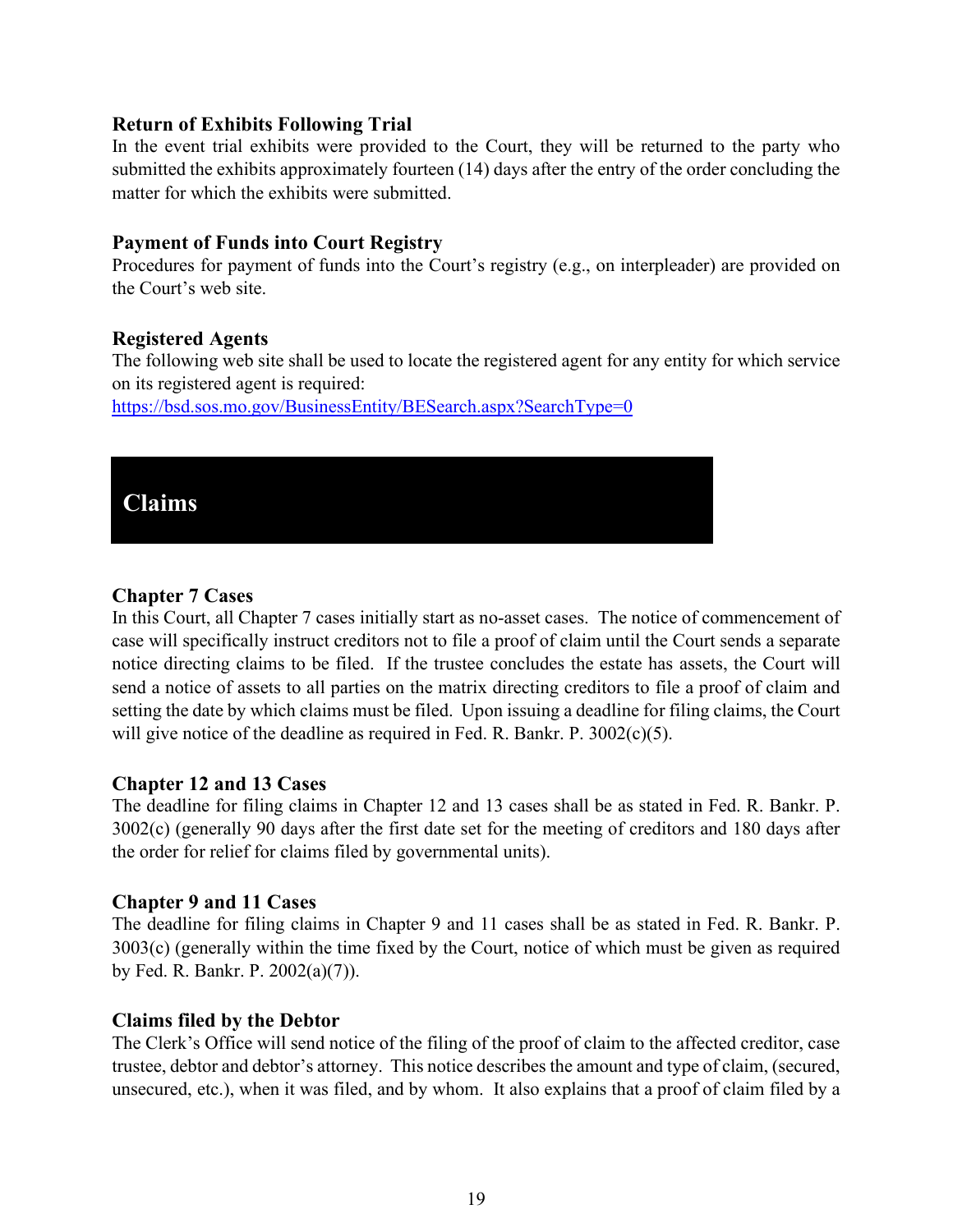creditor at any time shall supersede the proof of claim filed by the debtor or the trustee.



## <span id="page-26-0"></span>**Notice of Appeal and Process**

The Notice of Appeal (Official Form 417 A - Notice of Appeal and Statement of Election) must be filed with the Bankruptcy Court. Motions for stay pending appeal or for other relief pending appeal must ordinarily be presented in the first instance to the bankruptcy judge. Fed. R. Bankr. P. 8007. An appeal is timely if filed within 14 days of the date of entry of the order or judgment being appealed. Fed. R. Bankr. P. 8002(a). Local Rule 8001 and Part VIII of the Federal Rules of Bankruptcy Procedure govern bankruptcy appeals.

Unless either party elects to have the appeal go to the District Court, the appeal will be heard by the Bankruptcy Appellate Panel. If the appellant wants the appeal to be heard by the District Court, the appellant must make the election by completing Part 4 of Official Form 417 A (Notice of Appeal and Statement of Election), which is filed with this Court. Any other party seeking to have the appeal heard by the District Court must file an election with the Bankruptcy Appellate Panel within 30 days of service of the notice of appeal (28 U.S.C. § 158(c)). The Local Rules for the Bankruptcy Appellate Panel are available from the Eighth Circuit Court of Appeals web site at <http://www.ca8.uscourts.gov/>.

## **PART TWO - CASE MANAGEMENT/ELECTRONIC CASE FILING (CM/ECF) ADMINISTRATIVE PROCEDURES**

## **Overview**

The CM/ECF Administrative Procedures are designed to assist attorneys and others who file with the United States Bankruptcy Court, Eastern District of Missouri by setting forth basic procedures for filing documents under the Court's Case Management - Electronic Case Filing (CM/ECF) System. Electronic Case Filing (ECF) became mandatory at this Court for all attorneys on November 1, 2003. These procedures address processes for filing electronically.

Because the Local Rules of Bankruptcy Procedure do not address many of the technical requirements specified in these Procedures, it is important for those filing with this Court to review these materials as well as the Local Rules and to become familiar with the contents of all documents. These Procedures are critical to ECF training, but are in no way a summary or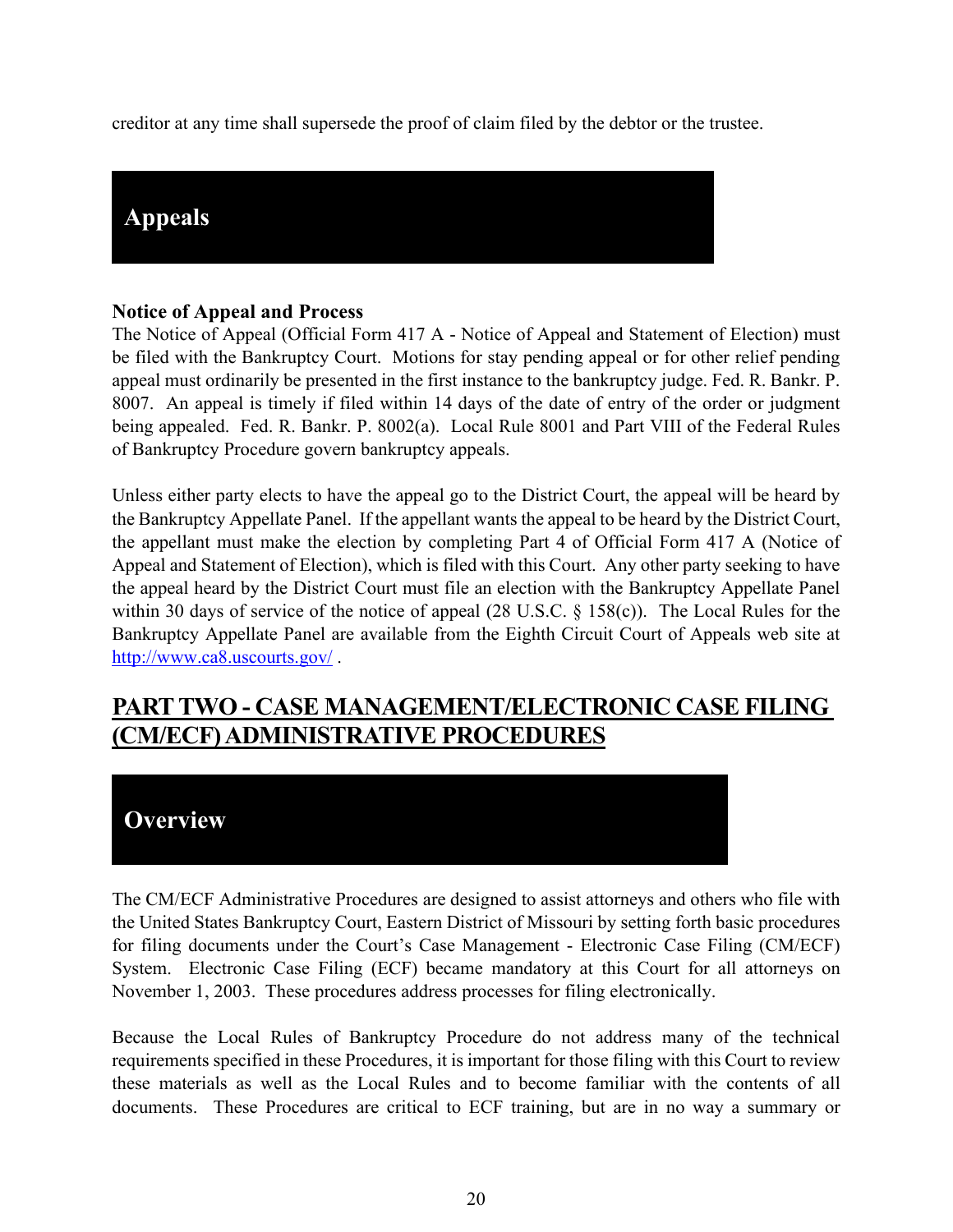substitute for the detailed, step-by-step instruction contained in the ECF Training Manual used in formal ECF training. Questions about ECF training shall be directed to Beth Brown, ECF Training Coordinator, (314) 244-4606, or you may view the Court's web site at [www.moeb.uscourts.gov.](http://www.moeb.uscourts.gov/)

The transition to a paperless Court and paperless legal practice is an on-going process. Many refinements are expected along the way. These Administrative Procedures provide a solid starting place and convey the Court's expectations for use of the CM/ECF System. The Administrative Procedures have been integrated into the Procedures Manual and no longer contain a separate appendix as any referenced document can be found on the Court's web site. Any questions about the procedures or generally about filing may be directed to the Court's ECF Help Desk at 1-866- 803-9517.

# **Designation of Cases, Passwords and Registration**

#### <span id="page-27-0"></span>**Designation of Cases**

The provisions of these Administrative Procedures and any amendments hereto apply to all documents filed on or after May 1, 2003. These Administrative Procedures govern access to and usage of the Case Management/Electronic Case Filing System ("CM/ECF System" or the "System") of the United States Bankruptcy Court for the Eastern District of Missouri.

## <span id="page-27-1"></span>**Passwords**

A login and password are required to file and receive electronic notice through the System. Effective on and after September 12, 2011, Limited Creditor filers will receive electronic notice through CM/ECF. Limited filing privileges are reserved for non-attorneys who file documents for creditors and are restricted to file only certain documents as defined by the Limited Participant Registration and Access form available on the Court's web site under CM/ECF. Each registered participant shall be entitled to one System login and password. Any trustee appointed by the Office of the United States Trustee may obtain a separate password for use as a trustee.

## <span id="page-27-2"></span>**Registration**

- 1. **Registration**. All new requests for CM/ECF access will be completed using the PACER website [www.pacer.gov.](http://www.pacer.gov./) If a filer is having issues using the PACER website, please call 1-800-676-6856.
- 2. **Obtaining Login and Password and Maintaining Account**. After successfully completing ECF training and/or qualifying exercises, the filer will request CM/ECF access using the PACER website www.pacer.gov. Court will issue the participant's assigned login and password. The participant does not need to complete ECF training or qualifying exercises in this Court if the participant holds a working CM/ECF login and password for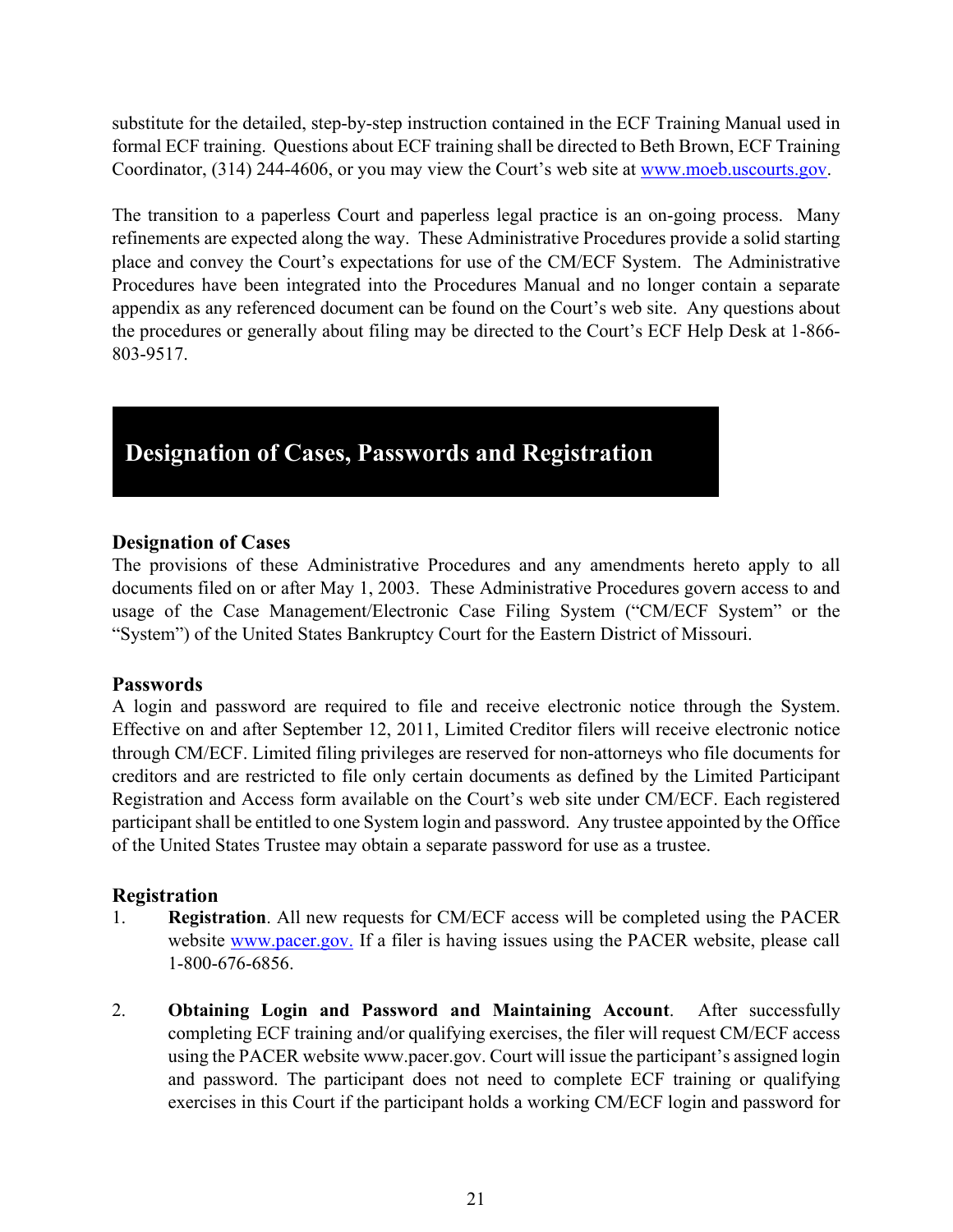a bankruptcy or district court in another federal district, but a request for CM/ECF access will still need to be completed via the PACER website in order to file in the Eastern District of Missouri Bankruptcy Court. All filer information can be updated using the PACER website, with the exception of secondary e-mail addresses. The secondary e-mail address can be updated using the "Utilities" feature and selecting "Maintain Your ECF Account" link under "Utilities." Participants are responsible for maintaining their accounts.

- 3. **Use and Protection of Password**. Any password issued by PACER shall be used exclusively by the registered participant to whom the password has been assigned and by any employee(s) or persons authorized by the registered participant. No registered participant shall knowingly permit a password to be used by anyone who is not authorized to use the password and no person shall knowingly use another's password unless such person is so authorized.
- 4. **Password Security**. If a participant has any reason to suspect their password has been compromised, it is the participant's duty to immediately 1) notify the Court, and 2) change the password using the PACER website at [www.pacer.gov.](http://www.pacer.gov./)
- 5. **Withdrawal from System**. Once registered, a participant must maintain a current and active e-mail address to receive e-mail notification from the System. A participant may withdraw from the System by providing the Clerk's Office with written notice of such withdrawal. Upon receipt of the written notice, the Clerk's Office will immediately cancel the participant's password and delete the participant from any applicable electronic service list. Terminating access to the System does not authorize the attorney to withdraw as the attorney of record for his/her client.
- 6. **Undeliverable Notice of Electronic Filing E-Mail**. The Clerk's Office monitors electronic notices returned to the Court as undeliverable. If repetitious electronic notices are returned to the Court for the reason that the e-mail address of the CM/ECF participant is not accurate, the Clerk's Office may cancel the participant's password and delete the participant from any applicable electronic service list.

## **Filing of Documents**

## <span id="page-28-0"></span>**Mandatory Electronic Filing and Return of Paper Documents**

Effective November 1, 2003, all attorneys are required to file electronically with this Court as stated herein. The Clerk of Court has been directed to decline to accept for filing any pleadings and other documents submitted in paper format after the mandatory date. Attorneys will be directed to the scanning stations in the Intake area to scan documents brought to the Court for filing. If documents are submitted in paper format or by mail, the Court will send notice to the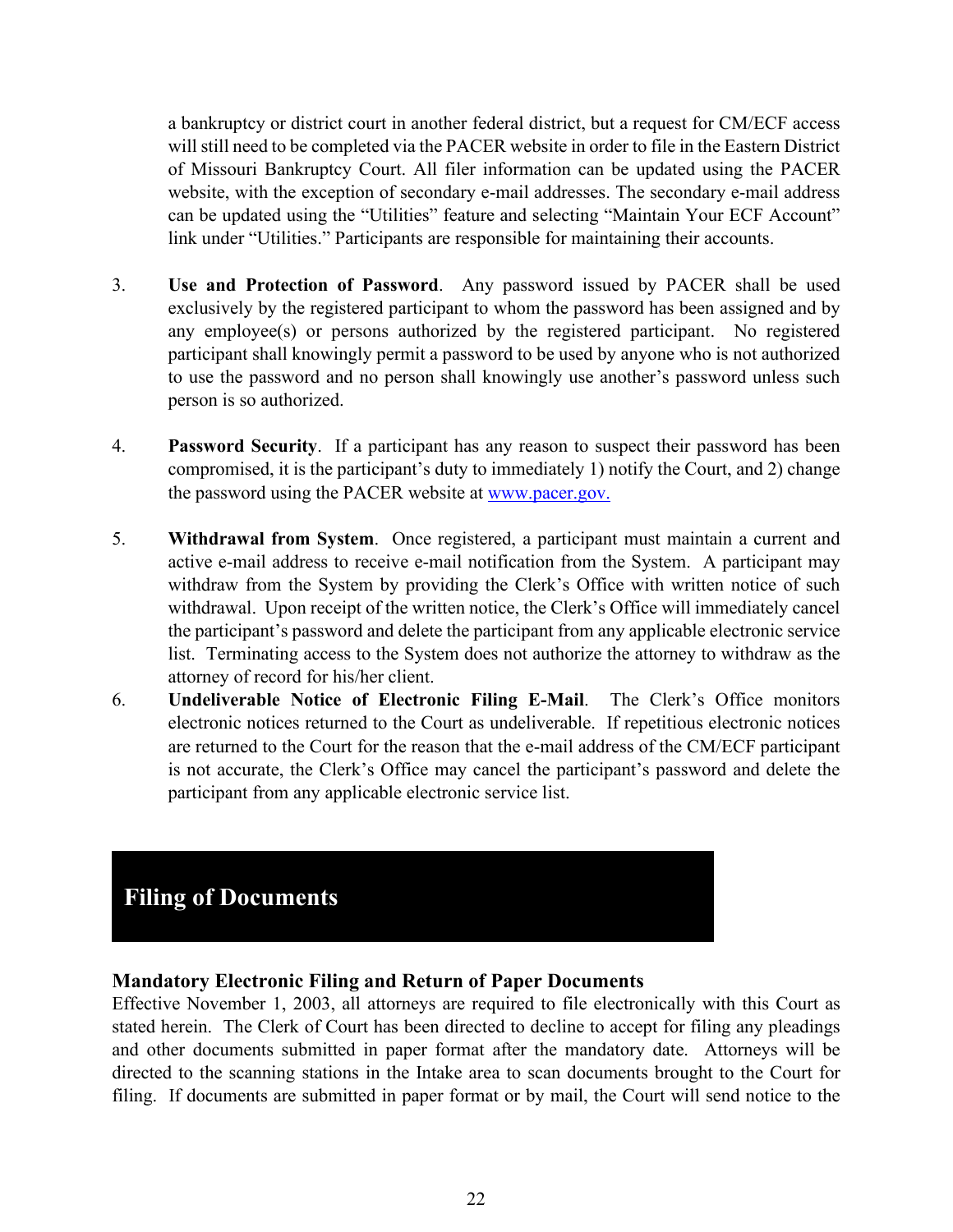attorney advising that all subsequent paper documents from that attorney (regardless of the case in which tendered) will be returned to the attorney as unfiled.

## <span id="page-29-0"></span>**Creditor Matrix**

The creditor matrix must be prepared and filed in accordance with the Court's "Instructions for CM/ECF Matrix" available on the Court's web site under CM/ECF. To be filed electronically, matrices MUST be in ASCII DOS text format (.txt) and named "creditor.txt" or creditors must be added individually. To amend a matrix, the attorney must file the amended matrix in PDF format with an appropriate cover memorandum, if required under L.R. 1009, and verification of matrix, and must either add the additional creditor(s) using the "Enter individual creditors" menu option within Creditor Maintenance or must upload a new matrix in .txt format using the "Upload a creditor matrix file" menu option in Creditor Maintenance.

#### <span id="page-29-1"></span>**System Requirements & Limitations on Size of Documents**

All documents must be filed in Portable Document Format (PDF) (except for the matrix as described above). Instructions for converting documents to PDF format are available on the Court's web site under CM/ECF. The following requirements for scanning resolution and pixel (bit) depth apply to scanned images to be uploaded via the Court's CM/ECF system.

#### 3.2.1 Bitonal (1-bit) scanned at 300-600 pixels per inch (ppi)

This is appropriate for documents that consist exclusively of clean printed type possessing high inherent contrast (e.g., laser printed or typeset on a white background). Scanning at 600 ppi is recommended.

#### 3.2.2 Gray scale (8-bit) scanned at 300-400 ppi

This is appropriate for textual documents of poor legibility because of low inherent contrast, staining, or fading (e.g., carbon copies, thermofax, or documents with handwritten annotations or other markings), or that contain halftone illustrations or photographs. Scanning at 400 ppi is recommended.

#### 3.2.3 Color (24-bit RGB [Red, Green, Blue]) scanned at 300-400 ppi

Color mode (if technically available) is appropriate for text containing color information important to interpretation or content. Scanning at 400 ppi is recommended.

Commercial software that scans at 300dpi is acceptable for filing. Documents filed electronically should not exceed 15 megabytes (MB). If any document is larger than 15 MB, the filer shall divide the document into parts and file each part separately. The first part of the document would be associated (linked) to the event and subsequent parts would be attachments to the main document. If the filer is filing documents which require the payment of fees, the browser requirements necessary to use the Internet Credit Card Program are available on our Court's web site under Public Notices.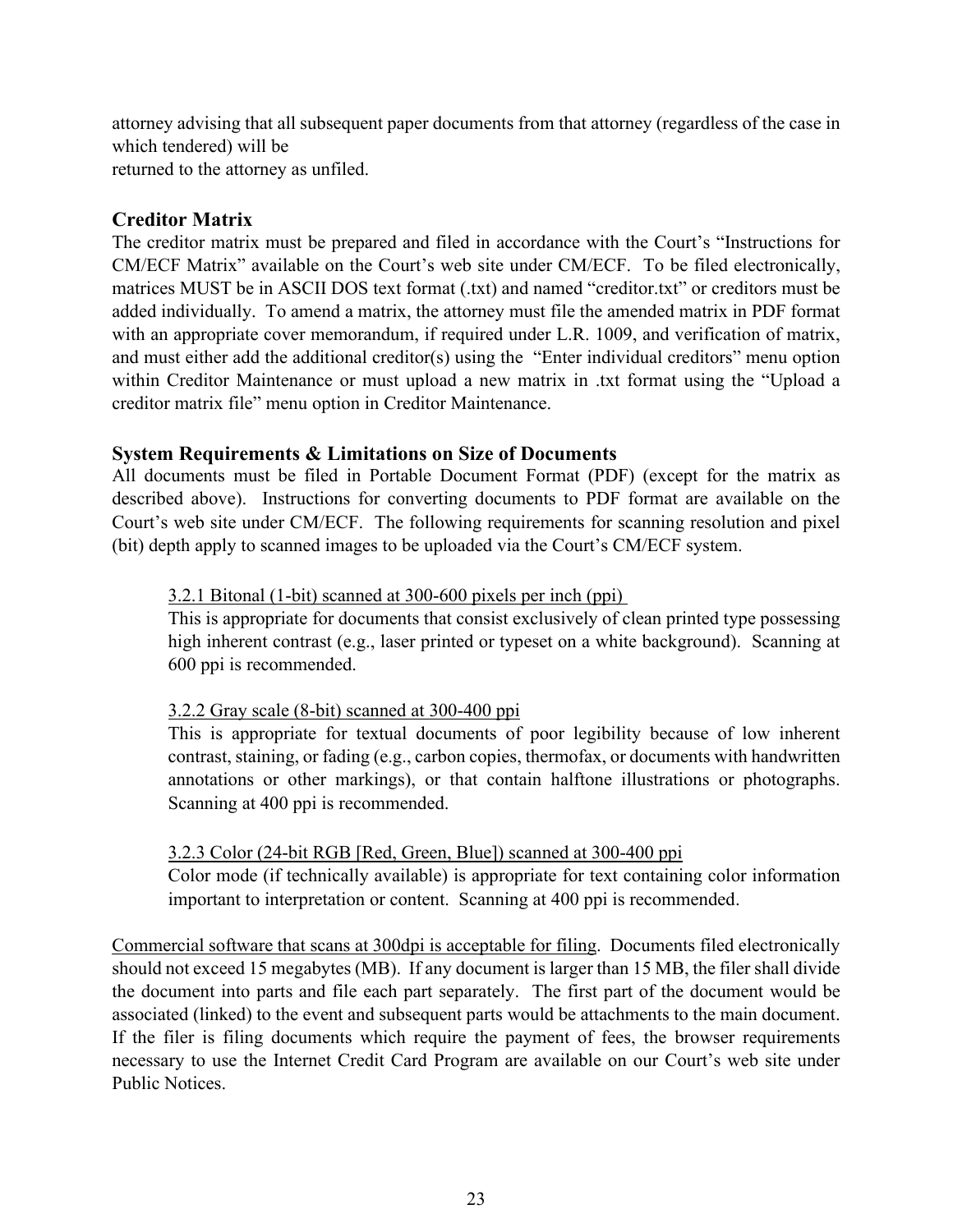## <span id="page-30-0"></span>**Judge/Trustee Assignment**

The System will attempt to place all cases filed by an attorney during entry of a group of cases on the same § 341 meeting calendar if the attorney runs the Judge/Trustee Assignment after having opened all cases for a given group and does not have an excessively large batch. If the filer performs the Judge/Trustee Assignment after opening each case at various times throughout the day, the cases will not be grouped together on the § 341 calendar. If the filer fails to perform the Judge/Trustee Assignment procedure, the ECF System will automatically assign the Judge and Trustee at various times throughout the day. When the System performs the Judge/Trustee Assignment, an attorney's cases may not be grouped together for the § 341 meeting calendar.

#### <span id="page-30-1"></span>**Emergency Matters**

Any party seeking to have a matter addressed on an emergency/expedited basis shall file the document electronically and contact the Courtroom Deputy for the appropriate Judge to advise of the filing. The Judge may require a fax copy of the pleading.

## <span id="page-30-2"></span>**Exhibits**

As set forth in the Local Rules, exhibits shall be filed on the record as an attachment or as a separate docket entry. (See L.R. 9040)

## <span id="page-30-3"></span>**Adversary Proceedings**

The Adversary Cover Sheet must be filed electronically with the adversary complaint. It may be filed as part of, or as an attachment to the adversary complaint. The adversary cover sheet is available in fillable PDF format on the Court's web site under Local Forms. The Court generates the summons electronically.

## <span id="page-30-4"></span>**Effect of Electronic Filing**

- 1. **Entry on Docket**. Electronic transmission of a document to the System, confirmed by the Court's transmission of its Notice of Electronic Filing, constitutes filing of the document for all purposes of the Federal Rules of Bankruptcy Procedure and the Rules of this Court and constitutes entry of the document on the docket kept by the Clerk of Court under Fed. R. Bankr. P. 5003.
- 2. **Official Record**. The official record in a case is the electronic record of the document as stored by the Court. The filing party is bound by the document as filed electronically through the System. A document filed electronically is deemed filed at the date and time stated on the Notice of Electronic Filing from the Court.

## <span id="page-30-5"></span>**Exceptions to Electronic Filing**

1. **Documents under Seal/Protective Documents**. Documents may be filed under seal on motion to the Court in accordance with Local Rule 9037-2.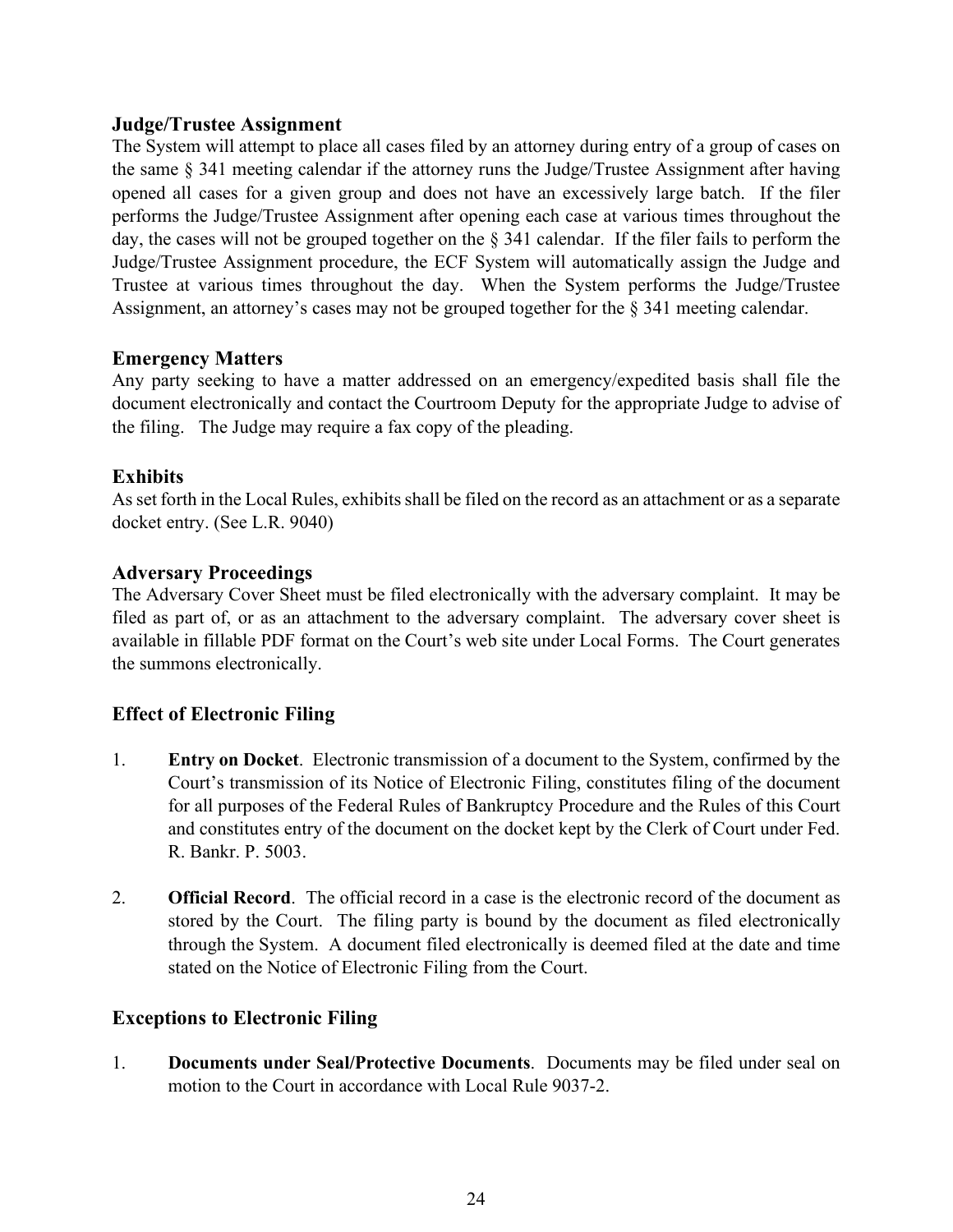- 2. **Proposed Orders.** No attorney proposed orders are to be filed electronically with a pleading. See the Orders section of this Manual.
- 3. **Motions for Pro Hac Vice.** See L.R. 2090(B)(1).

## <span id="page-31-0"></span>**Hyperlinks**

Electronically filed documents may contain hyperlinks to other portions of the same document and/or to a location on the Internet that contains a source document for a citation.

## <span id="page-31-1"></span>**CM/ECF Dictionary Events**

CM/ECF Event Pathway Directories are available for attorney and trustee events on the Court's web site under CM/ECF. Some attorney and trustee events do not require a PDF to be attached. Examples of events with no PDF attachments are the Attorney Fee Election Form and Meeting of Creditors Held events.Use the "Search" feature to find your event.

## <span id="page-31-2"></span>**Documents Filed in Error**

A document incorrectly filed in a case may be the result of posting the wrong PDF file to a docket entry, or selecting the wrong document type from the menu, or simply entering the wrong case number and not catching the error before the transaction is completed. If you are uncertain of what further action should be taken, **do not attempt to re-file the document.** To request a correction, telephone: **Toll Free Help Desk** at **1-866-803-9517** as soon as possible after an error is discovered. Be sure to have the case number and document number for which the correction is being requested. If appropriate, the Court will make an entry indicating that the document was filed in error. You will be advised *if* you need to re-file the document. The system will not permit you to make changes to the document(s) or docket entry filed in error once the transaction has been accepted.

## **Notice and Service of Documents**

## <span id="page-31-3"></span>**Notice of Electronic Filing**

When most documents are entered into the ECF system, the system will automatically generate a Notice of Electronic Filing and transmit an e-mail to all full-participant registered users in the case providing a link to view the document filed. The Notice of Electronic Filing will indicate the time of filing, the name of the filing party, the name of the attorney filer, the type of document filed, and the text of the docket entry. A list of those persons who will receive the document electronically

through the System and a list of those to whom it will not be sent electronically is also provided on the Notice. Effective on and after September 12, 2011, Limited Filers will receive Notices of Electronic Filing. Restricted access events (Tax Documents and B21 Social Security Statement Forms) which generate a Notice of Electronic Filing and appear on the public Docket Report but do not make the PDF image of the document accessible to the public. Transcripts are temporarily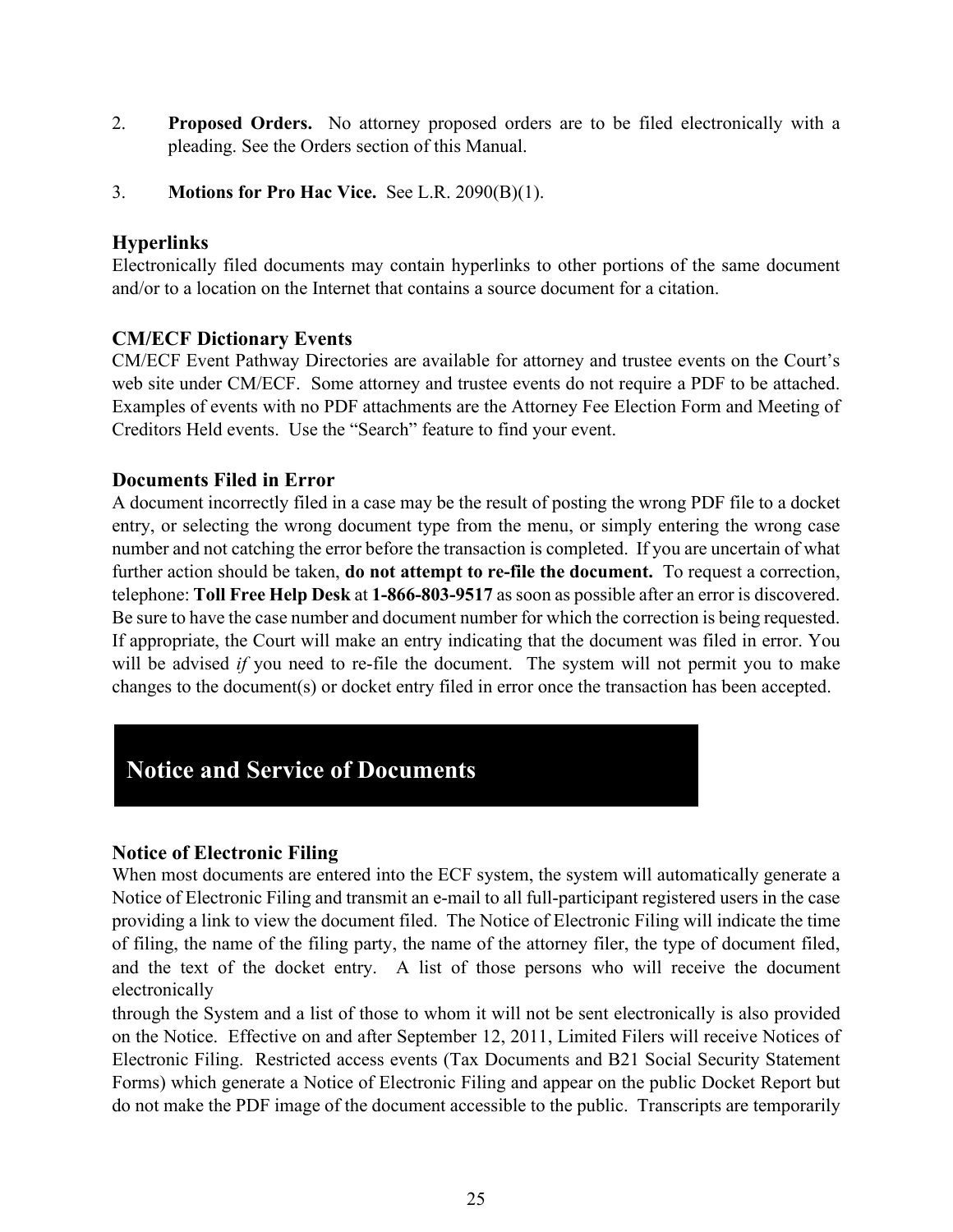restricted, and the image is not available to the public for at least 90 days.

## **Signatures**

#### <span id="page-32-0"></span>**Format**

No signatures are required to appear on documents filed electronically. The Court does not require a "/s/" or other indicia of signature for the attorney's, the debtor's, or other signature. The filer's login and password serve as the filer's signature and representation concerning others' signatures.



## <span id="page-32-1"></span>**Credit/Debit Cards**

Electronic filing requires use of a credit/debit card to pay filing fees. ECF permits filers to apply charges directly to a credit/debit card using secured Internet access. Instructions for internet credit card payment are available on the Court's web site under CM/ECF.

## <span id="page-32-2"></span>**Delinquent Fees**

When a fee is required with any pleading or document filed electronically, and the fee is not simultaneously paid with a credit/debit card because the credit/debit card is rejected, the filer must deliver the required fee to the Court within 2 business days of the Court's issuance of the Order and Notice of Failure to Pay Filing Fee Through Internet or the Court will automatically dismiss the case or deny the pleading for failure to pay the required fee. Non-payment of fees will not be tolerated by this Court. Any instances of repetitious non-payment will be addressed immediately by the Clerk of Court and may result in revocation of electronic filing privileges.



## <span id="page-32-3"></span>**Manner of Submission**

1. **E-mail Transmission**. Proposed orders shall be submitted to the Court by e-mail as an attached document in **Microsoft Word** format and shall be sent to the e-mail address that corresponds with the Judge assigned to the case referenced in the proposed order. The number of orders attached to an e-mail message is not limited. However, the combined size of the e-mail may not exceed 5 MB.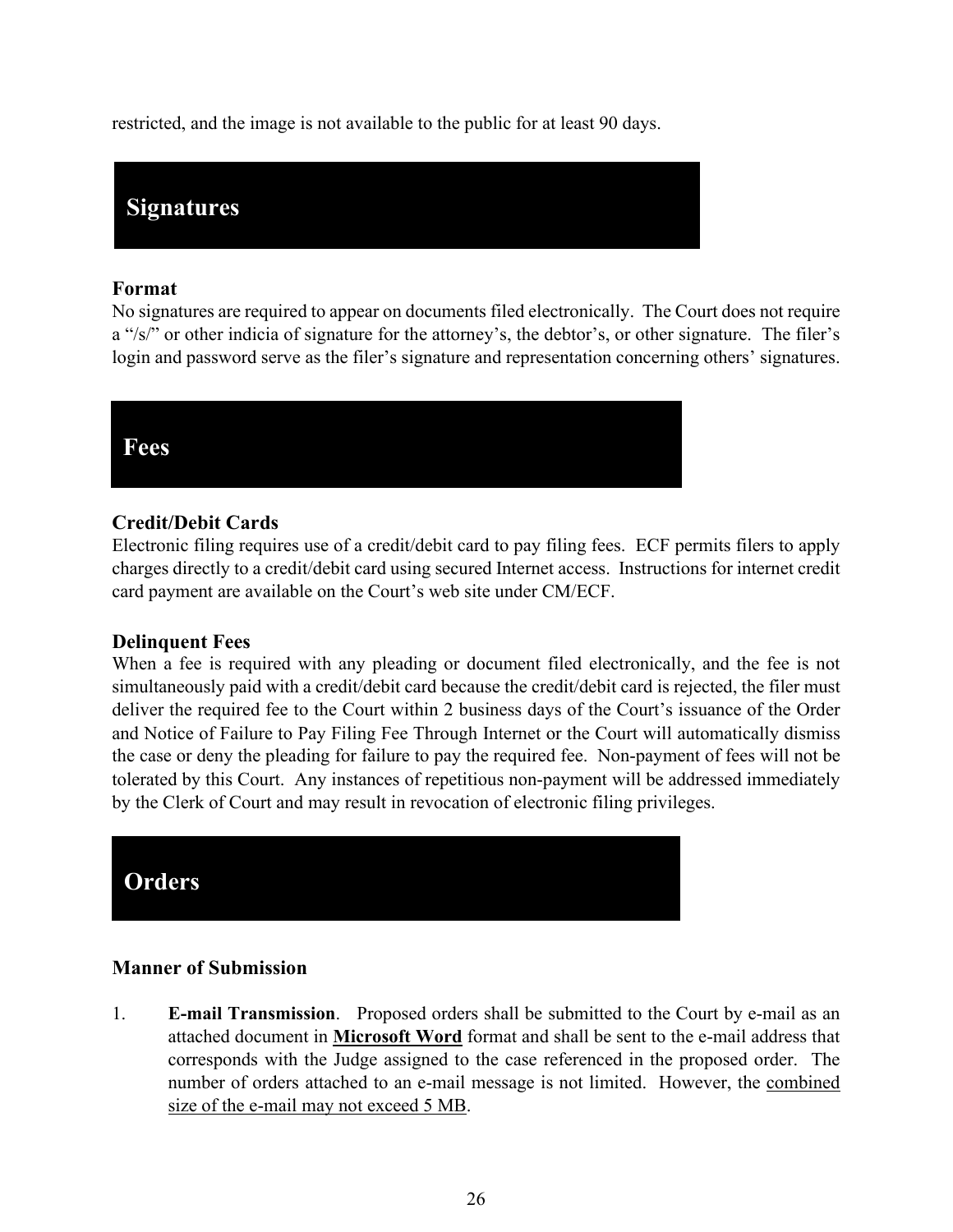Send orders to:

Judge Schermer - [SchermerOrders@moeb.uscourts.gov](mailto:SchermerOrders@moeb.uscourts.gov) Chief Judge Surratt-States - [StatesOrders@moeb.uscourts.gov](mailto:StatesOrders@moeb.uscourts.gov) Judge Clair - [ClairOrders@moeb.uscourts.gov](mailto:RendlenOrders@moeb.uscourts.gov)

2. **Naming Convention**. The proposed order must conform to the following naming convention: *case number with judge code, descriptive file name (e.g. party and type of pleading) and appropriate file-type extension (".wpd" or ".doc"* ). Omit hyphens in case number. For example:

> 0254321172 Ford Motor Relief.wpd 0254321399 GECC Cash Collateral.doc

Judge Codes:

| Judge Schermer -                 | 399 |
|----------------------------------|-----|
| Chief Judge Surratt-States - 659 |     |
| Judge Clair -                    | 169 |

3. **Content of E-mail Message**.

<span id="page-33-0"></span>**Subject line.** The subject line of the e-mail message shall indicate the name of the attorney or law firm submitting the order(s).

**Message**. The e-mail message must contain the following information in the body of the message for each order or series of orders attached:

- a. the name of the party on behalf of whom the order(s) is/are submitted; and
- b. the date and time of the hearing to which the order(s) relates/relate if the matter was set for hearing. If the matter did not require a hearing, the message shall indicate "no hearing necessary."

## <span id="page-33-1"></span>**Entry of Orders and Service**

1. **Entry**. All orders, decrees, and judgments of the Court will be docketed electronically by the Court in accordance with these procedures. Any order docketed by the Court and transmitted through the ECF System without the original signature of the judge has the same force and effect as if the judge had affixed the judge's signature to a paper copy of the order.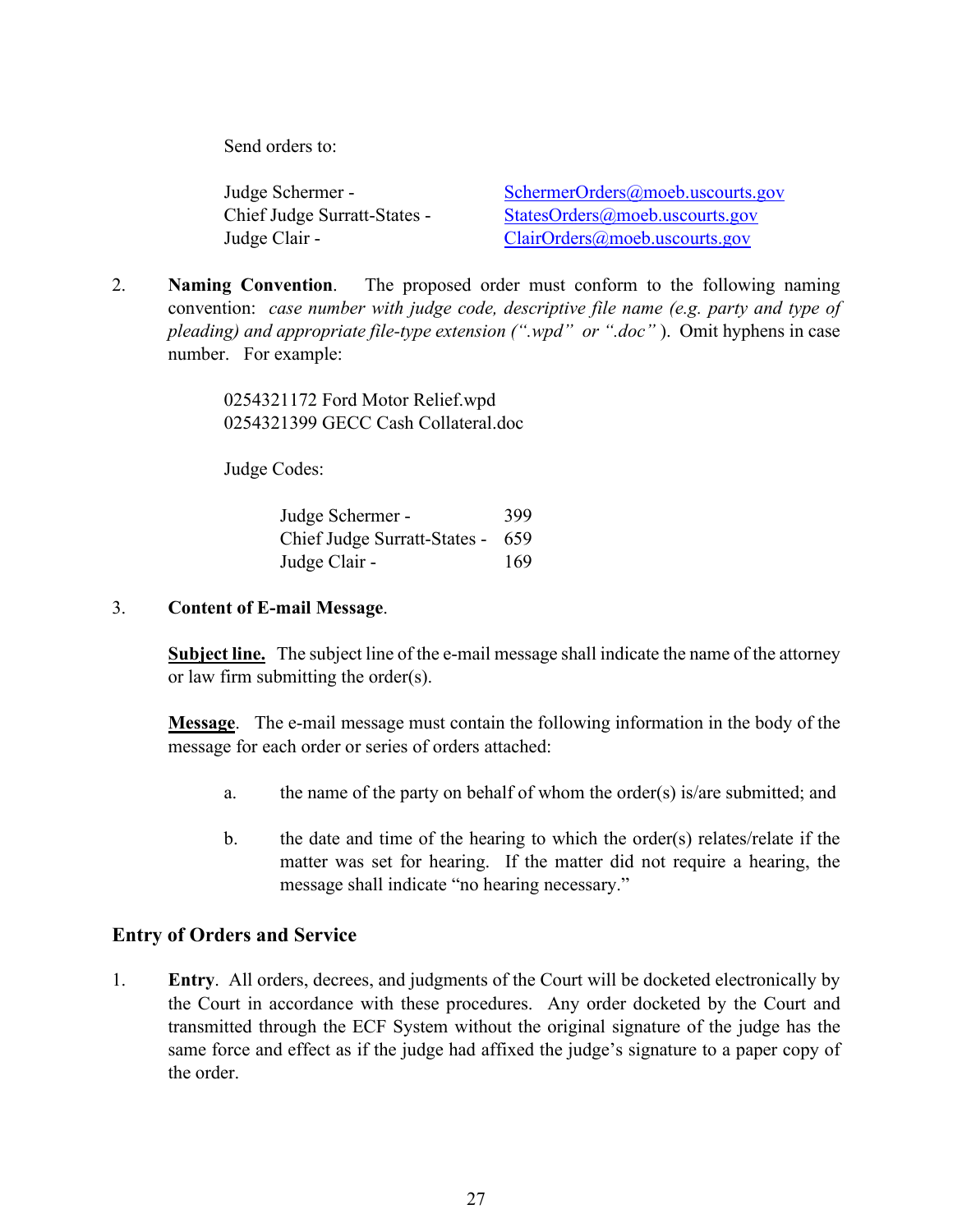2. **Service**. Upon the entry of an order, decree, or judgment, the System will send an e-mail notification of the entry of the order to all registered participants in the case that have a CM/ECF login and password. The Court will mail a hard copy to those parties designated on the order's service list that do not have a CM/ECF login and password.

#### <span id="page-34-0"></span>**Automatic Wage Order Program**

The Court has developed an Automatic Wage Order Program for processing wage orders, which does not require the ECF filer to file a PDF. The instructions on how to use the program are available on the Court's web site under CM/ECF.

## **Public Access to the Docket System**

#### <span id="page-34-1"></span>**Internet Access with a Password**

Any person with a valid PACER login and password may access the System at the Court's Internet site: [http://www.moeb.uscourts.gov.](http://www.moeb.uscourts.gov./) A PACER login and password can be secured by contacting the PACER Service Center at **1-800-676-6856** or online at <http://pacer.psc.uscourts.gov/>.

## <span id="page-34-2"></span>**E-mail Notification, "Free Look," and Daily Summary**

The System will send an e-mail notification to all registered full participants in a case for all nonprivate events. A link to view the document filed is provided on the e-mail notification, except for restricted access events where the document would be inaccessible. Participants are not charged for a one-time "free-look" (i.e. initial retrieval, download, viewing or printing of a document) when the document is accessed directly from the e-mail notification. Using the "Utilities" menu, and specifically, the "E-mail information" feature within the "Maintain Your ECF Account" menu option, attorneys can elect to receive either e-mail notification throughout the day each time a document is filed or a daily summary report sent at midnight each night, listing all cases by name, number and document name. In addition, attorneys can receive e-mail notification on cases in which they are not a participant by using the Email information feature referenced previously. However, if an attorney is not a participant in the case, PACER fees will be charged to view the document. Limited users are not provided the "free-look" access.

#### <span id="page-34-3"></span>**Public Access at the Court**

The public will have electronic access to view bankruptcy records at no charge at the Clerk's Office in St. Louis, Missouri during regular business hours. A fee will be charged for printed copies. The Court provides a computer and scanning stations at the public intake counter for filing electronically.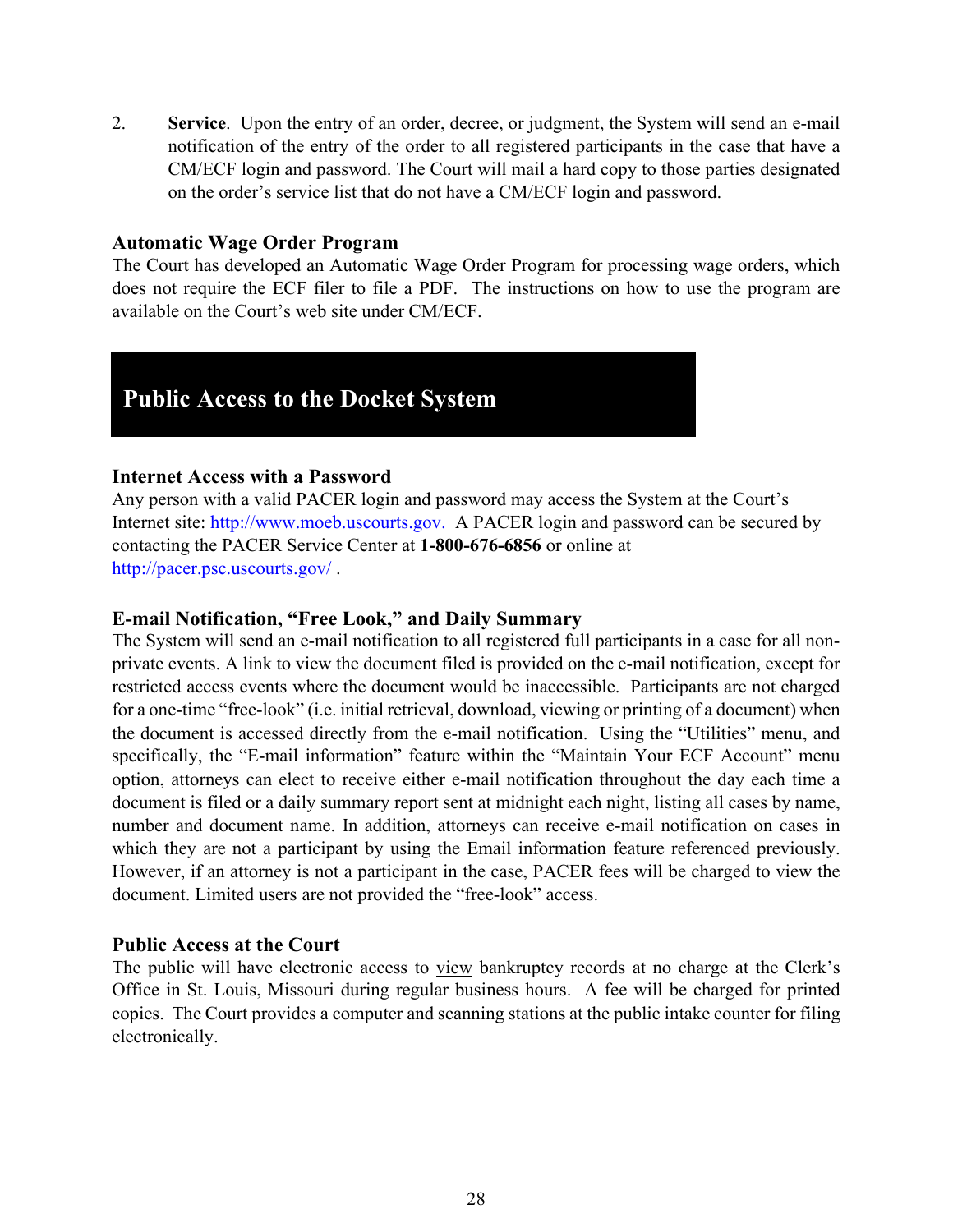## **APPENDIX**

## *Guidelines for Compensation of Professionals*

<span id="page-35-0"></span>Pursuant to L.R. 2016, the following Guidelines for Compensation of Professionals apply in all bankruptcy cases in the Eastern District of Missouri except as noted for certain fees in Chapter 13 cases.

**A. Time Records in Support of Fee Applications**. Time records for which compensation is sought should be kept contemporaneously with the services provided and must identify the professional performing the task, the professional's hourly rate, and the length of time of the task expressed in tenths (1/10ths) of an hour. Services may not be "lumped" together unless distinct tasks performed in a project do not exceed .5 hours on a daily basis. All time entries must include a detailed description of the services performed organized in chronological order. All applications must contain activity descriptions with sufficient detail to allow the Court to determine if the requested time and service is actual, reasonable and necessary.

## **B. Content of Application**. All applications for compensation must:

- 1. Contain information about the applicant, including:
	- a. the date the bankruptcy petition was filed,
	- b. date the order of employment was approved,
	- c. identification of party represented,
	- d. terms and conditions of employment and compensation, including sources and amount of any retainer, and
	- e. the time period covered by the application.
- 2. Indicate:
	- a. whether the application is interim or final;
	- b. the dates of previous orders on interim applications,
	- c. the amounts requested and allowed,
	- d. the amounts paid and any amounts remaining unpaid.
- 3. Provide information on the status of the case including, in Chapter 11 cases:
	- a. whether all quarterly fees have been paid,
	- b. whether all monthly operating reports have been filed, and
	- c. the amount of cash on hand or deposit.

Items 1-3 may be provided in summary format using Local Forms 4 or 5, as applicable.

4. Address the twelve factors from Johnson v. Georgia Highway Express, Inc., 488 F2d 718 (5th Cir. 1974) with a brief narrative of significant events in case during